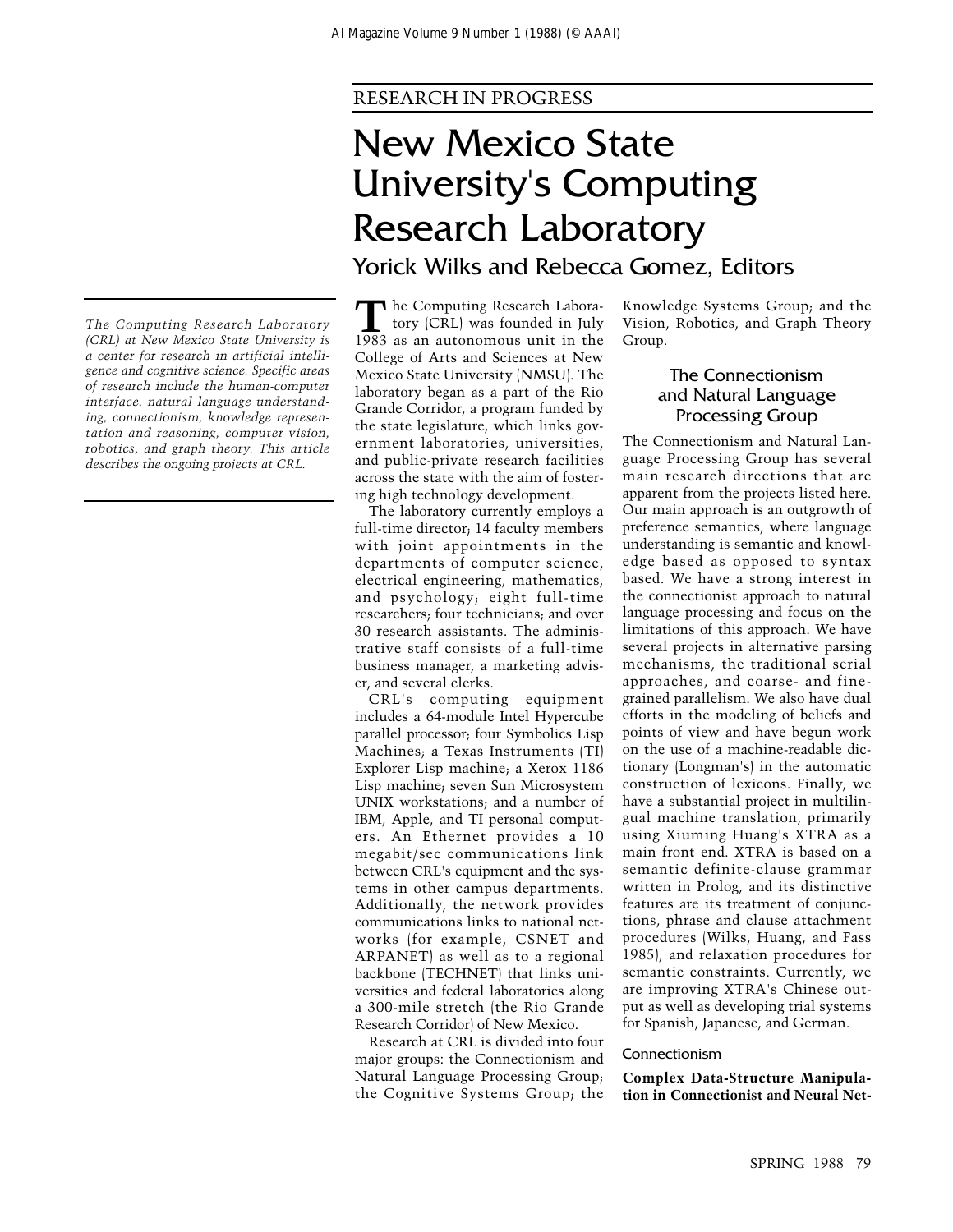**works.** Much of human cognition appears to involve the rapid processing of temporary, complex information structures, acting, for instance, as interpretations of utterances or representations of the current environment during commonsense reasoning or planning. The question of how data structures of appropriate complexity and expressive power might be realized in neural networks, and connectionist networks in general, is therefore raised. To examine this question, an abstract computational architecture is being investigated that can process complex data structures and be realized in a straightforward manner in neural or connectionist networks. The resultant mapping from data structures to neural-connectionist networks differs significantly from those previously entertained and successfully addresses some contemporary challenges to the field of connectionism. For instance, it accommodates processing rules with variables. The architecture has special psychological significance in its support of spatial-analog representation, where an arraylike medium acts as an internal model of an array of spatial regions. In particular, the spatial mental models studied by the psychologist Philip Johnson-Laird are easily accommodated. The architecture also readily supports Johnson-Laird's syllogistic mental models.

*Participant:* John Barnden.

*References:* Barnden (1985, 1986a, 1987).

**Connectionist Models of Language and Learning.** Our work centers on a psychologically driven model of natural language processing in which partial interpretations of sentences are simple processors that fight among themselves for superiority. The understanding of language emerges as the collection of cooperating partial interpretations that survive.

One of the differences between our work in connectionist modeling of natural language processing and the bounded-length work of others (Cottrell 1985; Selman 1985; Fanty 1985) is that we build the structure of the network "on the fly" as words are processed. In the past, we have used normal computer programs, such as a chart parser (Kay 1973), to dynamically construct networks, but we have been working on how dynamic reconfiguration can be achieved within the connectionist framework.

One method for achieving dynamic reconfiguration is through the use of multiplicative connections, simply having the ability to multiply the outputs of various units instead of linearly combining them with weights. This ability allows the weights between pairs of units to be varied by the output of other units.

Unfortunately, connectionist networks with multiplicative connections are not as easy to build or analyze as linear-derived systems. Accordingly, we have been working on the application of a new weightlearning technique (Rumelhart, Hinton, and Williams 1986) to the control of dynamic weights.

The organization of our learning technique is cascaded: We use the output from a context network to set the weights on a function network and errors on the weights of the function network as the error signals for the context network. This technique results in networks that can process multiple functions over the same set of processors. Furthermore, if the output of the function network is used as part of the input to the context network, then a machine emerges that is capable of sequentially processing grammatical strings of arbitrary length but bounded depth.

*Participants:* Jordan Pollack, Yorick Wilks, Tony Plate, Imre Balogh, and Srinivas Kankanahalli.

*References:* Pollack and Waltz (1982); Waltz and Pollack (1985); Pollack (1988, 1987); Wilks (1987).

**Connectionist Modeling on a Hypercube.** One of the advantages of connectionist models over traditional AI programs is that the parallelism does not have to be discovered; it is already present. We have begun design work on HYCON, a programmable connectionist simulator for CRL's 64-node Intel Hypercube to take advantage of this inherent parallelism.

Designed to handle several known connectionist configurations, the simulator runs in several phases: a computation phase in which each of the 64 nodes processes local subsets of the thousands of units needed for a large connectionist model, a communication phase in which each of the nodes is able to globally broadcast state information about their own units while it selectively caches information from the other 63 nodes, and a modification phase in which the weights of links can be dynamically adjusted.

HYCON has been successfully demonstrated running both back propagation and a distributed memory model. Current work is on improving its programmability and its user interface across a computer network. The practical importance of this simulator should not be undervalued because advances in the field of connectionism are tied to how it scales up to larger domains as well as to new theoretical breakthroughs.

*Participants:* Jordan Pollack and Tony Plate.

*References:* Plate (1987).

#### Studies in Parsing

**Parsing in Parallel.** The advent of real parallel machines such as the Intel Hypercube finally makes possible a real implementation of a model that investigates parsing of a natural language as a system of independent, modular, communicating processes. At CRL, we are developing a parallel model for natural language parsing. The parallel model is based on the semantic definite clause grammar formalism of Huang and integrates syntax and semantics through the communication of processes. The syntax in the XTRA parser is a definite clause grammar (Pereira and Warren 1980), and the semantics is a modification of Wilks (1975a, 1975b), along with relaxation mechanisms. The main processes contain either purely syntactic or purely semantic information, giving the advantage of simple, transparent algorithms dedicated to only one aspect of parsing. Message passing imposes semantic constraints on syntactic processes in order to avoid the combinatorial explosion of producing all legal syntactic possibilities. Both semantic and syntactic processes will be separated from the large lexicon in *Longman's Dictionary of Contemporary English* (LDOCE) (Proctor 1978), and all will be distributed over Hypercube nodes under Cubic Prolog, a new version of Prolog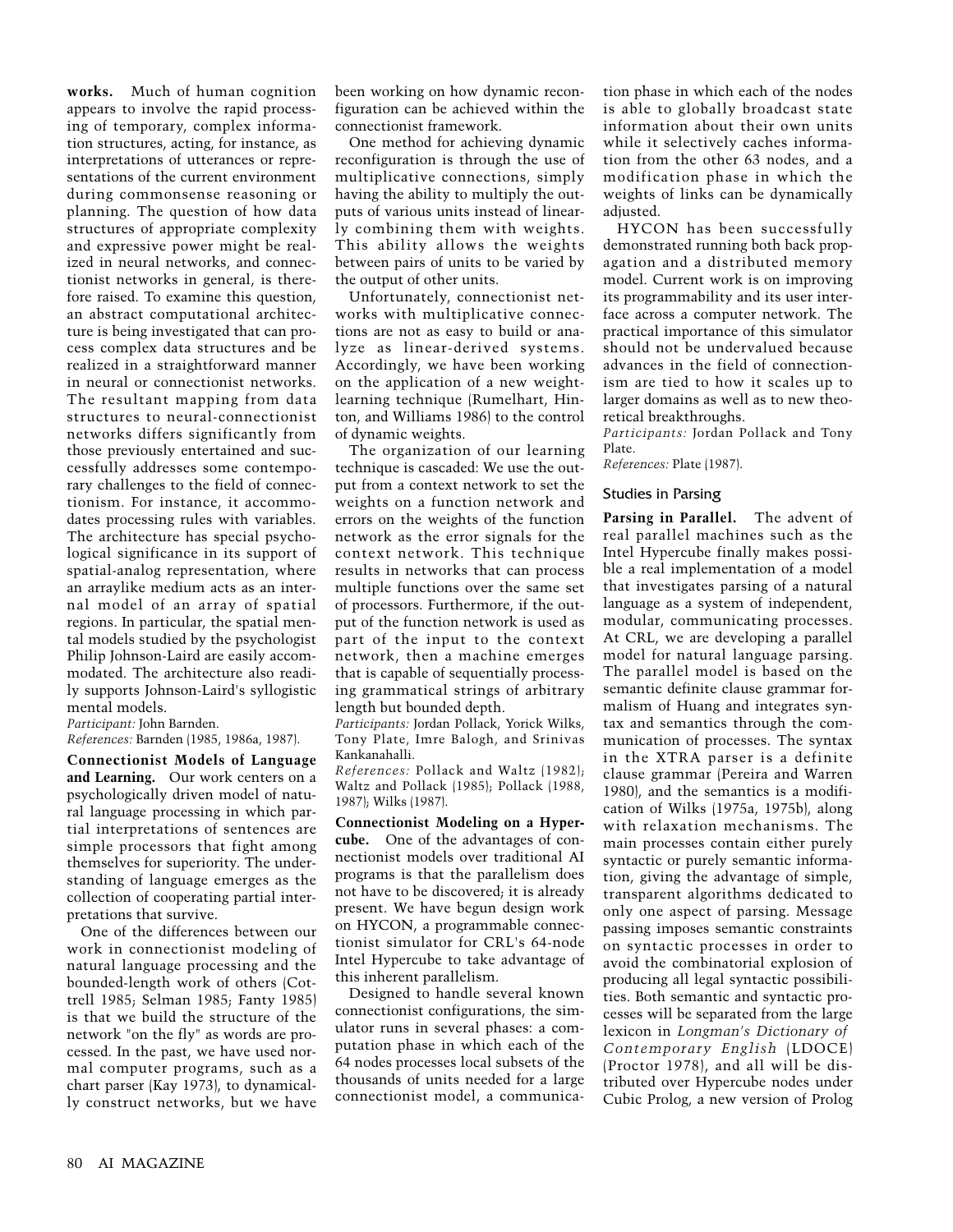developed specifically for use in parallel parsing.

Cubic Prolog differs from most parallel implementations in that it is much less ambitious. The primary responsibility for gaining the benefits of parallelism lies with the user as opposed to some magical optimizing compiler or machine. The conceptual foundation of Cubic Prolog rests firmly in the technology of Sequential Prolog interpreters, and the main contribution that our version of Prolog offers lies in a new way of structuring message-based computation in a logicprogramming language.

Essentially, Cubic Prolog allows the programmer to write programs that consist of multiple independent objects or nodes, each of which is a conventional Prolog program. Each Cubic Prolog object can send a query to another object, which will return all provable instantiations of the query. Each object has a unique name by which other objects can refer to it and by which classes of similar objects can be defined. Cubic Prolog combines the benefits of logic programming with the advantages of object-oriented programming for succinct and effective writing of concurrent programs.

This research has two independent strengths: a real implementation of independent but communicating syntactic and semantic processes and a clear implementation of Cubic Prolog that will also serve as a base for a range of new applications.

*Participants:* Ted Dunning, Teodor Przymusinski, Halina Przymusinska, and Xiuming Huang.

*References:* Huang and Guthrie (1986); Huang (1985).

**Collative Semantics.** A semantics for natural language processing, collative semantics (CS) is a development of Wilks' preference semantics. The main phenomena it addresses are lexical ambiguity and semantic relations. Seven kinds of semantic relations are investigated: literal, metonymic, metaphoric, anomalous, novel, inconsistent, and redundant. CS contains four components: two representations (sense frames and semantic vectors) and two processes (collation and screening). Sense frames are the knowledge representation scheme and represent individual word senses. In sense frames, word senses perform the functions of semantic primitives, although they are also part of the object language being represented. Collation matches the sense frames of two word senses and discriminates the semantic relations between the word senses as a complex system of mappings between their sense frames. Semantic vectors represent the systems of mappings produced by collation and, hence, the semantic relations encoded in these mappings (except for metonymic relations). Semantic vectors are a different kind of representation scheme from sense frames that we call a coherence representation (*coherence* is defined as the synergism of knowledge, where synergism is the interaction of two or more discrete agencies to achieve an effect that no agency can achieve individually). Screening chooses between two semantic vectors by applying rank orderings among semantic relations and a measure of conceptual similarity, thereby resolving lexical ambiguity. CS has been implemented in a natural language program called meta5 that analyzes individual sentences, discriminates the seven kinds of semantic relations between pairs of word senses in these sentences, and resolves any lexical ambiguity. *Participants:* Dan Fass and Yorick Wilks. *References:* Fass (1986a, 1986b, 1986c, 1987); Fass and Wilks (1983).

### Automated Lexicon Building

**Exploring LDOCE.** CRL has access to a copy of LDOCE, written with syntactic codes and semantic definitions restricted to about 2000 primitives. We are exploring various approaches to making it a general, tractable, semantic English database for use with a semantic-based parser (see Lexical Semantics and a Preference Semantics Parser for Text) and the collative semantics analyzer (discussed earlier).

In connection with the work on collative semantics, our intention is to extract semantic information from dictionary entries in LDOCE to build sense frames. This method is feasible because the structure of a sense frame is similar to that of a standard dictionary entry, and in particular, there is

no restriction on the basic vocabulary used in constructing sense frames.

The first step in this process is to construct sense frames for the 2000 word subvocabulary used by LDOCE (this process was begun manually and will be bootstrapped mechanically from a subset of the 2000 primitives). We then extract the semantic information we need using a rudimentary parser containing a list of templates for different forms of LDOCE dictionary definitions.

LDOCE is also being analyzed on the Hypercube parallel machine to extract clumpings of related words and pathways between them using forms of the Pathfinder algorithm developed by the Cognitive Systems Group.

*Participants:* Tony Plate, Brian Slator, Chenming Guo, and Yorick Wilks. *References:* Wilks et al. (1987).

**Lexical Semantics and a Preference Semantics Parser for Text.** LDOCE dictionary definitions are converted to lexical semantic structures suitable for knowledge-based parsing. The first phase of frame construction uses the precise LDOCE grammatical categorizations to distinguish among word senses but only with general semantic and pragmatic information. When the needs of the knowledge-based parser increase beyond this initial representation (for instance, when resolving lexical ambiguity or making nontrivial attachment decisions), the frame representations are enriched by appeal to parse trees constructed from the dictionary entries of the relevant word senses; that is, the text of the definition entry itself is analyzed, further enriching the semantic structures.

The lexicon of frames is a text-specific knowledge source for a knowledge-based preference semantics parser for text (Wilks 1975a, 1975b, 1978), which is under development. We envision a goal-directed parser that keeps competing interpretations alive but only pursues the most highly preferred interpretation. Parsing will be robust in that some structure will be returned for every input, no matter how ill formed or "garden pathological." We anticipate macro-text structure formulations to be applied with global coherence measures derived from an analysis of preferred LDOCE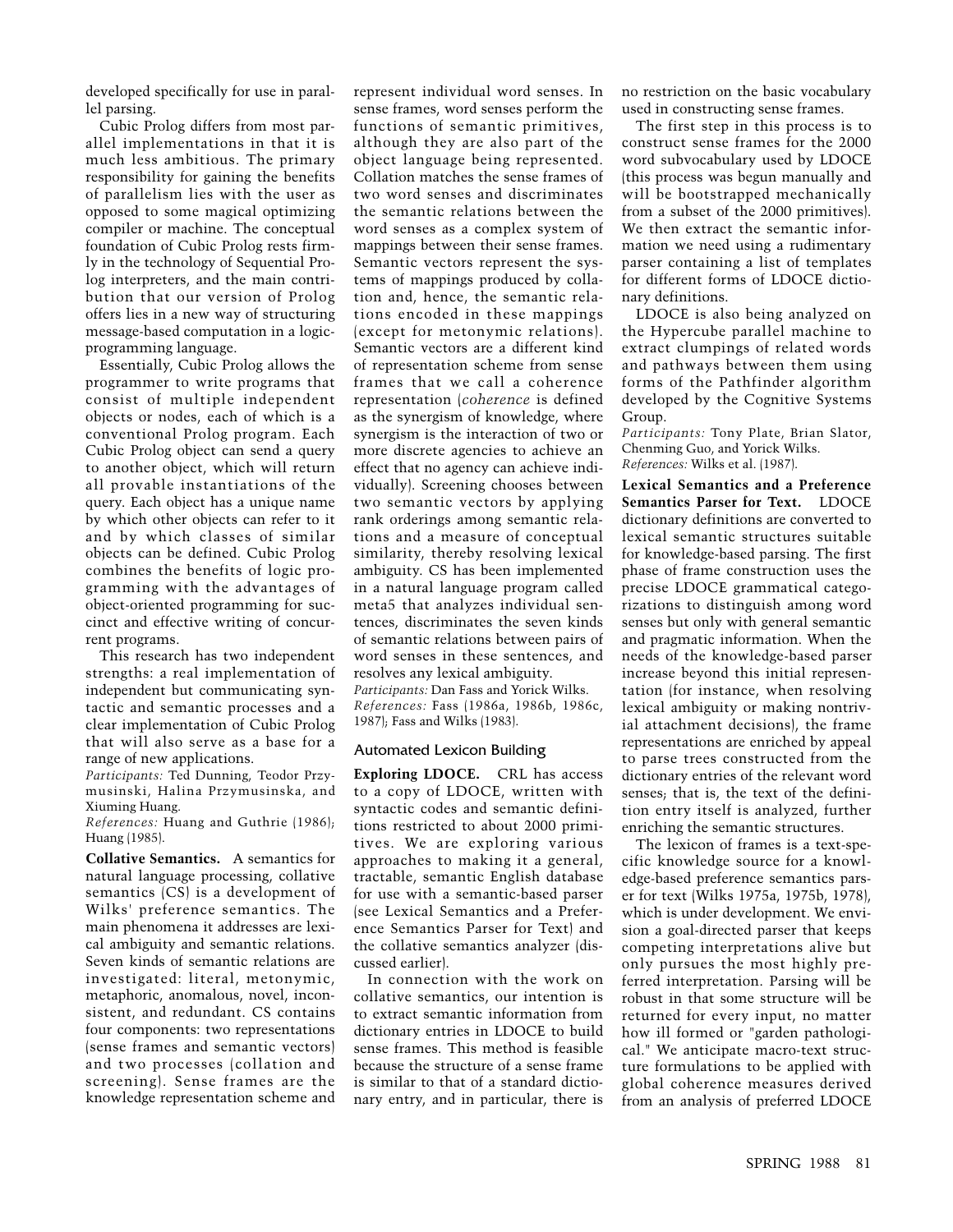subject codes in the text (Walker and Amsler 1986).

*Participants:* Brian Slator and Yorick Wilks.

*References:* Slator and Wilks (1987).

# Modeling Beliefs

**Cooperation and Planning in a Multiactor System.** The ViewGen project investigates theoretical issues in the area of belief systems that pertain to human-computer interaction (communication and cooperative planning). We are using the results to implement a system that reasons and interacts with people in a limited but real domain and incorporates the first perspicuous default algorithm for belief ascription in a concrete domain. Research has shown that effective communication between a computer and a human—in other words, the system and the user—requires modeling of the various beliefs which each has about the topic of conversation. This project is aimed at generating, from the system's own beliefs, the views of people on demand. These views can then be used in reasoning and cooperative processes. This project is the first to offer a theory of dynamic construction of nested belief structures, or viewpoints, and the heuristics associated with such constructions. We developed an initial program called ViewGen that generates nested viewpoints (what some person believes is another person's view of some topic), and the results and insights obtained from this program are being used to develop the larger belief system.

*Participants:* Afzal Ballim and Yorick Wilks.

*References:* Ballim (1986, 1987a, 1987b, 1987c); Wilks and Bien (1979, 1983); Wilks and Ballim (1987, 1988); Wilks (1986a, 1986b).

**Fine Control in the Representation of Propositional Attitudes.** In devising a formal representation scheme capable of ascribing beliefs and other propositional attitudes to agents, it is important to ensure that a wide enough range of ascription types is available. For instance, there are different types of de-reascription depending on what sort of referential idea the believing agent entertains. The variety-ofascription issue is usually discussed only with respect to the referential aspects of beliefs but also arises for predicational aspects. Lack of variety as it relates to the predicational aspects can lead in a subtle way to potentially wrong ascriptions, especially when nested attitudes (such as beliefs about beliefs) are at issue. We are developing a representational approach which avoids this problem and which generally provides great control over, and freedom in, belief ascription. The approach is based on logic terms which denote putative mental structures or which denote templates whose holes can be filled to produce such structures. The approach seeks to minimize the number of assumptions made about the detailed nature of the structures. *Participant:* John Barnden.

*References:* Barnden (1986b, 1986c, 1986d).

**An Operating System Consultant.** This project involves the construction of a natural language system called an Operating System CONsultant (OSCON). OSCON will initially be used to answer natural language queries on the UNIX and TOPS-20 operating systems. The system embodies the principle of separation between understanding and solving. The process of understanding a query is completed in a natural language front end, but the process of solving is located in a formal database. Parsed English queries are translated into formal queries with uninstantiated variables. Each formal query is instantiated by a database of operating-system concepts and returned to the front end where answers are produced in English. An important aspect of OSCON is that a purpose-built knowledge representation formalism called transfer semantics is used to formalize abstractions of database detail in the front end itself. Our work is separated from the Unix Consultant (UC) by Wilensky, Arens, and Chin (1984) and Wilensky et al. (1986) because we have designed a formal database and distinguished this database from the front end. Our methods of knowledge representation on operating systems differ, and the UC program is only intended to model UNIX.

We are providing a mechanism that handles situations where a new user might have a background in the use of one system but not another, for example, allowing the user to refer to an alternative system while asking queries about, say, UNIX. We will embody the belief-ascription work described earlier to provide this facility in OSCON. We intend to build representations of domain information, coding relationships between similar concepts that have different names on various systems. While building OSCON, we hope to examine the use of a semantic-driven parser over a syntax-driven one, and eventually, we will consider the incorporation of pragmatics into the system.

*Participants:* Paul Mc Kevitt, Yorick Wilks, and Stephen Hegner (University of Vermont).

*References:* Mc Kevitt and Wilks (1987); Hegner (1987); Hegner and Douglass (1984); Douglass and Hegner (1982); Mc Kevitt (1986a, 1986b, 1986c).

# Machine Translation

**Machine Translation: English-Chinese.** We are currently modifying the XTRA parser, the generator, and the Chinese dictionary. The parser will be adapted to handle paragraph-to-paragraph translation (although the basic unit of analysis will continue to be the sentence). The English grammar will be modified in order to cover diverse language phenomena and make the parser robust. With the relaxation mechanism as a safety net, the system can handle sentences such as "My car drinks gasoline" that contain violations of selectional restrictions. It handles the violations by setting a flag when it fails as a result of the normal selectional restrictions and then reparsing the flagged sentences with the relevant restrictions relaxed. In the gasoline example, for instance, the verb drink allows its subject to be a thing instead of an animate object and, thus, satisfies the semantic match. No new word sense is forged.

With respect to generation, we are attempting to make XTRA a bidirectional system with a single analysis and generation grammar for English. The English dictionary for XTRA will be embedded in LDOCE, and a body of 200 English sentences with wide coverage of English structures will be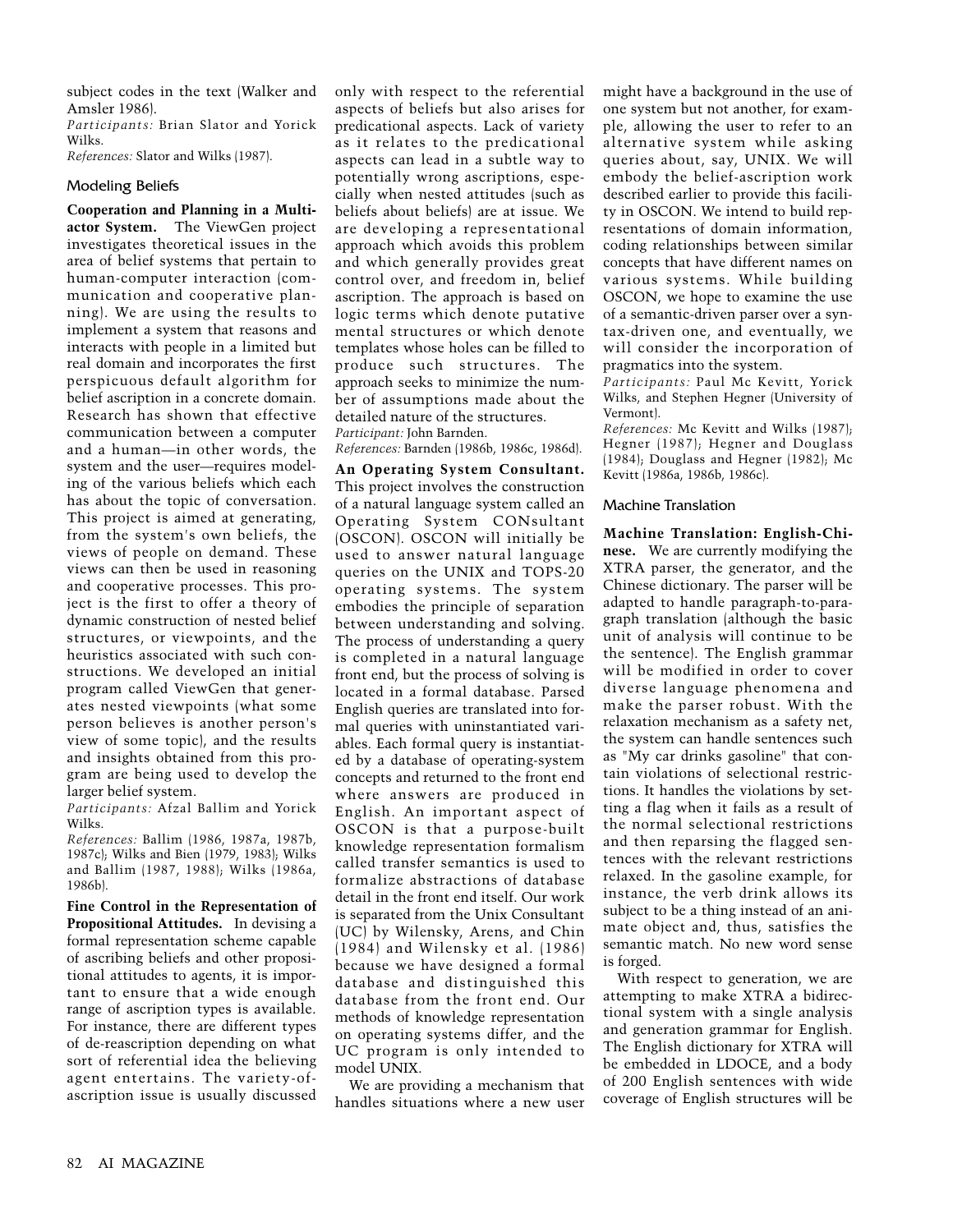kept as a test set. The system should always work for the sentences in the main body as increased coverage is sought. We are expanding the Chinese grammar's syntactic coverage and adding a semantics in order to ensure that the grammar is bidirectional and can be used for parsing and generating Chinese sentences. Connected with the English parser by a transfer phase, this grammar has proven more efficient than the earlier generation program and is of greater theoretical interest. This work is supported by Machine Translation Systems.

*Participants:* Xiuming Huang, David Farwell, Li Chen, Yiming Yang, Min Liu, and Yorick Wilks.

*References:* Huang (1985); Huang and Guthrie (1986); Huang (1986).

**Building Embedded Learning Mechanisms for XTRA.** Part of the early appeal of AI was that it applied knowledge and skill without studying how they were acquired. However, machine-translation systems built using an AI approach ought to be equipped with embedded learning mechanisms so that they can constantly update themselves and modify their behavior. Building such embedded systems will also speed the development of domain-specific or even general domain machine-translation computers because except for the syntactic component and the closed system of function words, machinetranslation programs cannot be expected to have complete vocabularies at the time of installation.

Learning in the context of machine translation is defined as the improvement of machine-translation performance. The improvement is brought about by the modification of the system's memory. Depending on the nature of the data being modified and the processes that are affected, learning in the environment of machine translation falls into the following three categories: (1) *syntactic learning*, the acquisition or modification of syntactic information; (2) *semantic learning,* the acquisition or modification of conceptual information, such as new vocabulary items or new senses of old vocabulary items; and (3) *translation skill learning,* the acquisition or modification of transfer rules.

WLEARNER, an interactive word-

acquisition device for learning new words and new word senses on line, has already been built for XTRA. The focus of the current research is embedding a word-sense learning mechanism in XTRA so that XTRA can consult LDOCE online. *Participant:* Cheng-Ming Guo.

*References:* Guo (1987).

# The Cognitive Systems Group

The Cognitive Systems Group is attempting to bring knowledge about human cognition to bear on the development of intelligent systems. For such problems as designing the user interface in computer systems or developing computer models for use in training and education, the importance of understanding human cognition is obvious. The modeling of human cognition also provides a general basis for building intelligent systems. The work in the Cognitive Systems Group approaches these goals through theoretical analysis, model building, application design, and empirical evaluation. The word systems in the Cognitive Systems Group is intended to emphasize that our work has practical, as well as theoretical, goals and, consequently, that the models we build are attempts to solve practical problems. These models are necessarily based on incomplete knowledge of human cognition. Thus, the models serve as hypotheses about human cognition and designs for computer systems. We hope to learn about both cognition and systems in the process.

# Network Models.

Our work on deriving network representations of knowledge from proximity data was originally motivated by the desire to develop empirically based knowledge representation techniques that yield data structures of the kind found in psychological theory and AI systems. The Pathfinder network-generation algorithm for deriving network representations of knowledge from proximity data is based on the assumption that a link between a pair of entities is unnecessary if the proximity of the pair can be realized by another path connecting the entities. Pathfinder uses parameters that can accommodate different

assumptions about the scale of measurement underlying the proximity data and different constraints on the density or sparsity of the resulting network. Research on Pathfinder has been concerned with the development of the theoretical foundations of network scaling and with validation studies investigating the value of Pathfinder networks as psychological models. We are currently working on techniques for defining substructures in networks (such as categories and schemata) and using the networks in reasoning and decision making.

The Pathfinder algorithm is used in several of the application projects concerned with user-interface design and knowledge engineering. Our extensive use of networks and graphs has led to a need for computer graphics for displaying and manipulating networks and graphs. Development of this tool has greatly assisted the layout work involved in displaying and interpreting networks. This work is supported by the National Science Foundation (NSF) and the Air Force Human Resources Laboratory.

*Participants:* Don Dearholt, Roger Schvaneveldt, Russell Branaghan, Nancy Cooke, and Tim Breen.

*References:* Cooke, Durso, and Schvaneveldt (1986); Dearholt et al. (1985); Dearholt, Schvaneveldt, and Durso (1985); Lawrence, Fowler, and Dearholt (1986); Schvaneveldt, Dearholt, and Durso (1988); Schvaneveldt, Durso, and Dearholt (1985).

# Knowledge Elicitation and Representation.

We are developing a knowledge-acquisition tool kit, consisting of cognitive scaling techniques, that can be used to aid the knowledge engineer in extracting relevant expert knowledge and representing this knowledge. This tool kit will consist of techniques for concept elicitation, scaling, and relation identification (in other words, link labeling) and will become part of a formal methodology for expert system development. In addition, by formalizing the knowledge-acquisition process in this way, we will be able to automate it as well. An automated knowledge engineering system could be developed to take the place of the knowledge engineer in the preliminary stages of the knowledge acquisi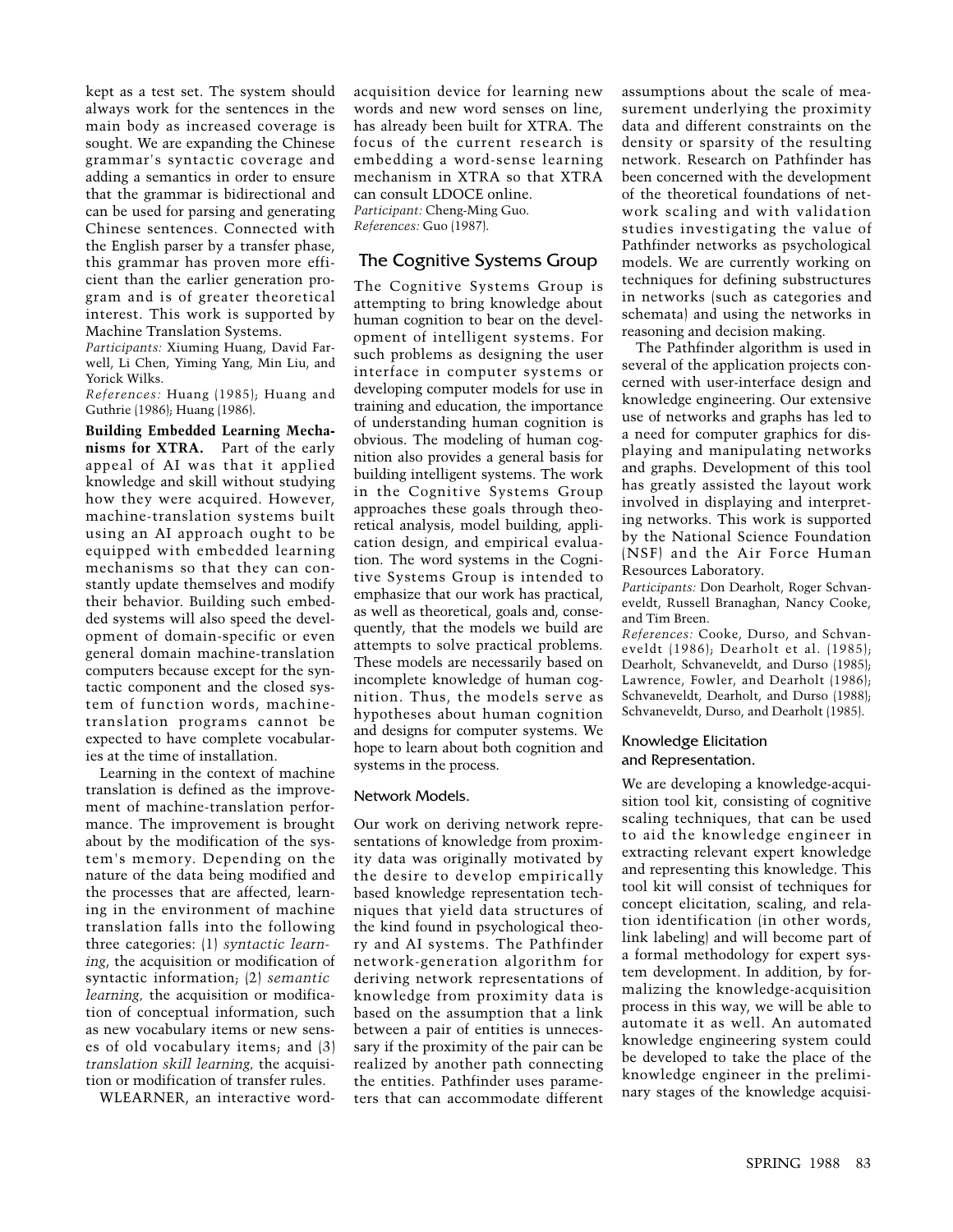tion. In our conception, the domain expert will interact with the automated system that will direct the expert through a series of tasks (such as listing concepts, sorting concepts, rating concepts for relatedness, and labeling links on a generated network) and apply psychological techniques to the expert's behavior to generate a cognitive profile of the expert. The knowledge engineer can then use this information as a starting point for further knowledge acquisition.

This methodology overcomes some of the problems inherent in the traditional, weaker methods of knowledge engineering. First, unlike other knowledge engineering tools, this formal methodology can aid in the initial stages of knowledge engineering in which expert knowledge is elicited. In addition, the techniques we propose elicit knowledge from the expert indirectly by asking relatively simple questions (for example, how related are these concepts?). Even though an expert might not be fully aware of the knowledge, it is often revealed through judgments, much as it is applied in the domain of expertise. Furthermore, because the proposed techniques suggest questions that need to be asked of the expert and because the techniques do not require answers from the expert in the form of if-then rules, the amount of interaction between the knowledge engineer and the expert is reduced, and the type of knowledge elicited from the expert is not constrained by a particular knowledge representation. Finally, the comparison of a variety of psychological scaling techniques might provide clues about the most compatible form of knowledge representation for the expert system. This work is supported in part by Sperry and TI.

*Participants:* Roger Schvaneveldt, Jim McDonald, Matt Anderson, Nancy Cooke, and Lisa Onorato.

*References:* Breen and Schvaneveldt (1986); Cooke (1985); Cooke and McDonald (1986); Durso et al. (1987); Onorato and Schvaneveldt (1986); Partridge et al. (1986); Schvaneveldt (1986); Schvaneveldt (1985).

#### User Models and Interface Design.

Recently, there has been a great deal of interest in how users develop and utilize mental models of devices.

Unfortunately, the word model is a particularly vague and ambiguous word, even in the context of interface design. Several classes of models are important, particularly the conceptual models of system designers and the mental representations users form as they utilize a system. We theorize that users develop conceptual models of devices (systems) through use. Further, we believe that the conceptual models of experienced users can be characterized as memory schemata, or coherence models, which can be elicited and represented using empirical methodology. Finally, computer interfaces that reflect experienced user knowledge will facilitate learning and increase productivity.

We have been working on a methodology that allows us to build empirically derived, semantic-network models of users that are descriptive rather than analogical. Descriptions differ from metaphors in that they rely on general, rather than context-dependent, knowledge. Our methodology involves obtaining estimates of relatedness for pairs of system units (such as commands), subjecting the data to scaling analysis (for example, Pathfinder), and mapping the resulting solution onto some aspect of the interface. We are approaching our goal of developing a comprehensive interface design methodology by exploring a variety of promising applications, thereby extending and formalizing the methodology while obtaining useful knowledge about the design of particular interfaces.

One application of our methodology in progress is the development of an indexing aid for the UNIX online documentation system (the man system). This documentation will be highly flexible in that users will be able to seek help from the perspective of their functional knowledge of commands, procedural knowledge of tasks, or higher-level conceptual goals. Network representations will be displayed of appropriate subsections of the semantic-network-based user model. Users will be able to take advantage of whatever it is they already know in order to solve their current problem.

The basis for our documentation is

empirically derived estimates of distance between system commands obtained from experienced UNIX users. We used both sorting and eventrecording techniques to obtain the data necessary for scaling analysis. Judgments of functional relatedness provided us with declarative knowledge about UNIX commands, and event record data (user protocols) provided us with the basis for a procedural representation. By using clustering techniques, we were able to derive an abstract (categorical) representation of the sorting data, and similar techniques are being applied to the event record data in an effort to uncover task sequences. The next phase in this project involves building the documentation and validating its effectiveness under real-world conditions. This research is supported by a grant from the National Aeronautics and Space Administration (NASA).

*Participants:* Roger Schvaneveldt, Jim McDonald, Ken Paap, Don Dearholt, Matt Anderson, Rebecca Gomez, Linda Johansen, Bob Cimikowski, and Jerry Ball. *References:* Bailey (1985); Gawron, Paap, and Malstrom (1985); Karat, McDonald, and Anderson (1986); McDonald et al. (1986); McDonald and Schvaneveldt (1988); Paap and Roske-Hofstrand (1986); Roske-Hofstrand and Paap (1985); Schvaneveldt, McDonald, and Cooke (1985); Snyder et al. (1985).

# Rapid Interface Prototyping.

Mirage is a computer-based rapid interface prototyping (RIP) tool that allows designers to interactively mock up interfaces of various kinds in order to evaluate their usability. Mirage shares many of the characteristics of current spreadsheet programs in that individual cells, or interface units, can contain expressions which specify logical relationships. Mirage is a declarative, object-oriented programming language in the same way that spreadsheets are declarative programming languages. In addition, Mirage allows individual panels (analogous to individual work sheets) to be connected into systems that can be run as interface simulations. Although Mirage does not directly support all the programming capabilities of spreadsheet applications, it is considerably more flexible in its ability to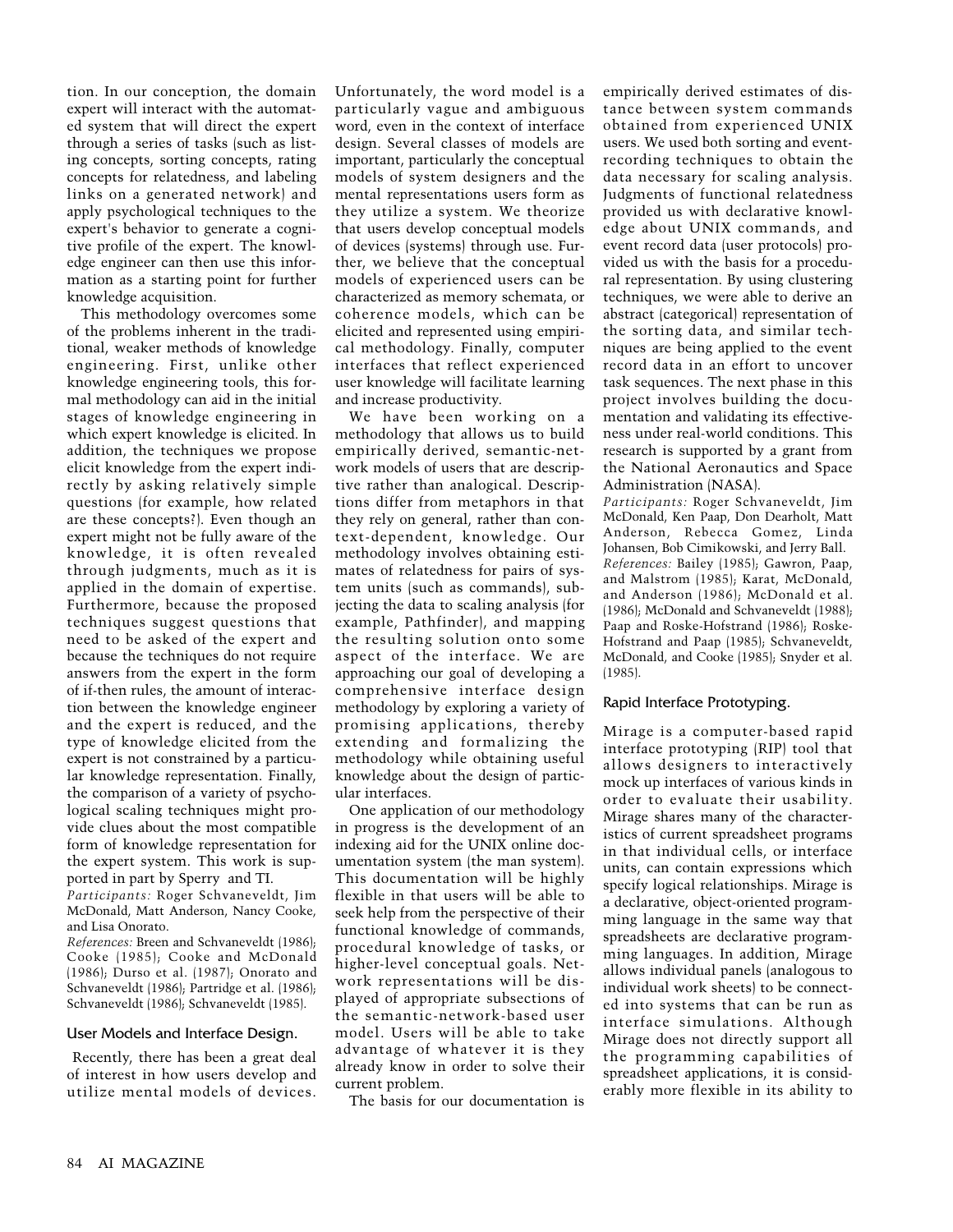specify the appearance and behavior of individual panels. Furthermore, Mirage supports interface input and output from devices typically associated with computer systems (in other words, touch screens, keyboards, graphic displays, tones).

We continue to use Mirage to conduct a number of studies into interface design. We have learned a great deal about RIP tools and are planning an enhanced version of Mirage. This work is supported by Sandia National Laboratories in Albuquerque and TI. *Participants:* Jim McDonald and Paul Vandenberg.

*References:* McDonald, Vandenberg, and Smartt (1987)

# Eye Movement

# Analysis of Information Retrieval.

Information retrieval is a common component in many tasks involving human-computer interaction. It is useful to view information retrieval as varying along a continuum ranging from a simple search for a specific chunk of information to a decisionmaking process that requires several separate chunks of information to be integrated and evaluated. The efficiency of retrieval is likely to be determined by the organization of the information in the computer system, particularly as it is presented to the user through the interface. One of our goals is to evaluate different organizational structures in tasks ranging from simple search to information integration. The optimal structure for various levels of task complexity can often be discovered or validated through eye movement analysis. We are tracing the sequences of fixations that occur as a user interacts with a computer.

Although eye movement analyses have contributed greatly to the understanding of skilled reading, they have not been applied to complex tasks that also require intermittent responding or problem solving. This observation is somewhat surprising because eye movement data can facilitate the decomposition of overall task time into components reflecting recognition, decision, response, search, and so on. These data also permit strong inferences concerning the

subset of available information that is actually considered in arriving at a decision. This research is supported by a grant from NASA.

*Participants:* Ken Paap and Ron Noel.

# Air Combat Expert Simulation.

The Air Combat Expert Simulation (ACES) is a computer simulation of the performance of expert fighter pilots in air-combat maneuvering. Currently, ACES is directed at selecting single air-combat maneuvers for particular airspace environments. ACES consists of a production system framework for selecting air-combat maneuvers, a graphic display showing the relative positions of two aircraft, a text display with information about the current state (for example, airspeed), and flight equations to produce realistic updating of airspace states as maneuvers are executed.

Currently, ACES is functioning effectively at the level of basic fighter maneuvers. The selections of ACES agree with the selections of experts about as well as experts agree with one another. Future work will be concerned with (1) incorporating highlevel planning into the model, (2) defining basic action scripts that organize maneuvers around basic units of aircraft control, (3) evaluating the value of the model in training pilots in basic fighter maneuvers, and (4) integrating the development of the ACES model into the knowledgeacquisition work mentioned earlier. This work is supported by TI and the Air Force Human Resources Laboratory.

*Participants:* R. Schvaneveldt, T. Goldsmith, and S. Graves.

*References:* Goldsmith and Schvaneveldt (1985); Schvaneveldt and Goldsmith (1986).

# The Knowledge Systems Group

The Knowledge Systems Group is researching a variety of issues in automated problem solving, ranging from designing less brittle expert systems to discovering the fundamental mechanisms of analogical reasoning. Although these projects require using different techniques and exploring different problem-solving architectures,

one theoretical perspective unifies our research: problem solving and reasoning are best viewed as the cooperative attempt by procedurelike, active knowledge structures to achieve maximal coherence among themselves while they minimally disturb their own internal structure. In addition to its theoretical exploration, this theme is being applied widely in areas that include process control, scientific information analysis, sensor interpretation, and robotics.

#### Basic Research

**Model Generative Reasoning.** Current expert system technology performs effectively on well-defined problems within closed worlds. However, it is brittle when problems are ill defined, data are incomplete, and solutions require integration of knowledge from many different subject domains. These conditions characterize many real-world applications.

The model generative reasoning (MGR) system is a significant advance in existing technology. The MGR algorithm provides a general framework for constructing, comparing, and evaluating hypothetical models of queried events using *abductive assembly;* that is, models are assembled from definitions of general domain concepts to provide alternative explanations for the query and related assumptions.

Explanations are developed progressively through a generate-evaluate cycle. Assumptions are interpreted using concept definitions and then joined to form alternative descriptions (contexts) of the domain structures. Contexts are merged next with procedural information to form programs. These programs can then be run in an environment of facts (observations and necessary truths) to generate models. Last, models are evaluated for their parsimony and explanatory power, providing either a problem solution(s) or the assumptions for the next round of interpretation.

In contrast to much of the work on advanced problem solving within AI, MGR constitutes a theory of reasoning rather than simply a set of techniques. Important features of MGR include (1) the representation of all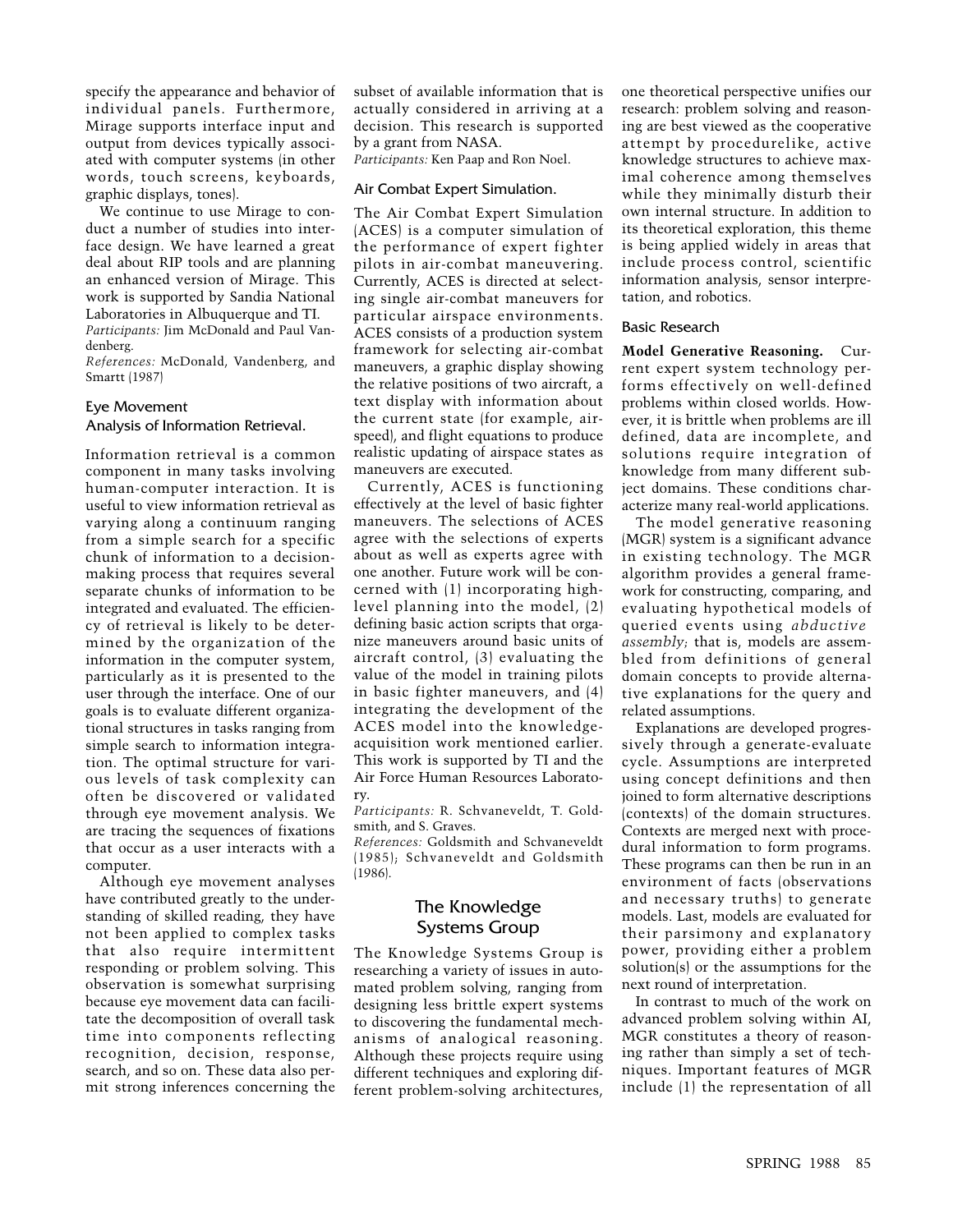knowledge at the conceptual level, (2) the incorporation of a situation calculus for reasoning about spatiotemporal relations between assumptions, (3) the dynamic composition of reasoning strategies from actors embedded in conceptual structures, (4) its constructive approach to event models that supports creative reasoning, and (5) its suitability for parallel implementation. This research is supported by TI and Sandia National Laboratoriesin Albuquerque.

*Participants:* Mike Coombs, Roger Hartley, and Eric Dietrich.

*References:* Coombs and Hartley (1987); Coombs and Alty (1984).

**Wanton Inference Theory.** One of the most interesting problem-solving strategies used by humans is taking information from one domain to solve a problem in another domain. This strategy has been studied extensively under the guise of analogical reasoning. Our research has revealed that this strategy has its greatest benefit when seemingly irrelevant information from one domain is applied to a problem in another domain. Indeed, in our view, information is relevant if it leads to a solution. Hence, given a problem, the information relevant to its solution can only be defined after it is solved. Therefore, the strategy for applying irrelevant information cannot be guided by any but the most general heuristics and is, therefore, somewhat wanton. Accordingly, we have dubbed this strategy wanton inference.

*Wanton inference* is a strategy for creative problem solving. It begins with the idea that creative solutions can be generated by ignoring the boundaries between the domains of knowledge and making connections between previously unassociated elements in one's knowledge base. The major consequence of using wanton inference is that the size of the search space is greatly increased. Hence, the wanton inference strategy is fundamentally at odds with the received view in AI that the essence of intelligent problem solving is limiting the search for solutions. Our view is that the problem of limiting search spaces is an artificial problem in AI which results from ignoring what can be thought of as the social aspect of creative problem solving: for any problem, virtually any agent can add something that will prove useful to finding a solution. Essentially, the different perspectives of different agents means that the search space is searched in a "massively, massively parallel" fashion. This social aspect of creative problem solving provides the key to managing the large search spaces generated by wanton inference.

Current work focuses on using statistical dynamics to explore the statistical nature of wanton inference and universal algebra to describe the semantic interactions of agents. Finally, we are developing two programs, AGL and CSE, for studying different kinds of interactions that agents might use when presented with a novel problem.

*Participants:* Eric Dietrich, Chris Fields, and Lizabeth Rachele.

*References:* Dietrich and Fields (1986); Fields and Dietrich (1987a, 1987b).

**The Holmes Project.** The Holmes Project is an investigation into the nature of scientific discovery. The central assumption is that the most important aspect of discovery is recognizing that a problem exists. Solutions to scientific problems are only possible after a problem is recognized. We also assume that the recognition provides the key context in which the solution is developed and that scientific discovery is primarily a theorydriven enterprise rather than a datadriven one. Thus, our approach contrasts interestingly with that of Langley, Bradshaw and Simon (1983) in the BACON set of programs.

Central to the Holmes Project are two programs: AGGLUT and COL-LIDE. These programs implement two strategies for building new knowledge out of old knowledge (cf. the theory of wanton inference and the two programs AGL and CSE). The two strategies are called agglutination and collision. *Agglutination* binds knowledge within the same domain, and *collision* binds knowledge from different domains. Our hypothesis is that the scientific discovery of radically new scientific laws requires collision rather than agglutination, which is used in standard scientific discovery. We are testing these programs on cases from the history of science: Black's discovery of the law of specific heat; Ohm's discovery of the relation between current, voltage, and resistance; and Roentgen's discovery of X rays.

*Participants:* Eric Dietrich, Lizabeth Rachele, Chris Fields, and Mike Coombs. *References:* Dietrich and Rachele (1987).

#### Programming Environment

**A Conceptual Programming Environment.** Research into conceptual programming (CP) aims to provide a conceptual representation and reasoning package that will provide the software environment for model generative reasoning by supplying the appropriate epistemological constructs. Thus contexts, programs, and models can be handled by basing them on types of conceptual graphs, as formalized in the work of Sowa (1984).

Two classes of information are represented in CP systems: definitions and situations. Reasoning strategies are tied into the structure of definitions because they apply to all instances of the appropriate concepts. Situations can be either externally given in the form of observed facts or internally generated by strategies such as hypotheses or deductions. Following Sowa, we use two mechanisms for definition. Concept types can be defined in an Aristotelian way, in other words, by a set of necessary and sufficient conditions; they can also be defined using schemata, which express alternative contexts in which a term can gain meaning. Procedural knowledge is represented in a CP program by the integration of relevant actors into the definitions.

Current research is focused on defining a clear epistemology for propositional types to support all phases of reasoning, especially abduction. Another area concerns the use of the different definitional types, in other words, how types and schemata can be incorporated into different strategic devices. A third area deals with the expression of complex strategies using compositions of lower-level actors. This work is supported in part by Sandia National Laboratories in Albuquerque and TI.

*Participants:* Roger Hartley, Heather Pfeiffer, and Mike Coombs.

*References:* Hartley (1986); Hartley and Coombs (1987).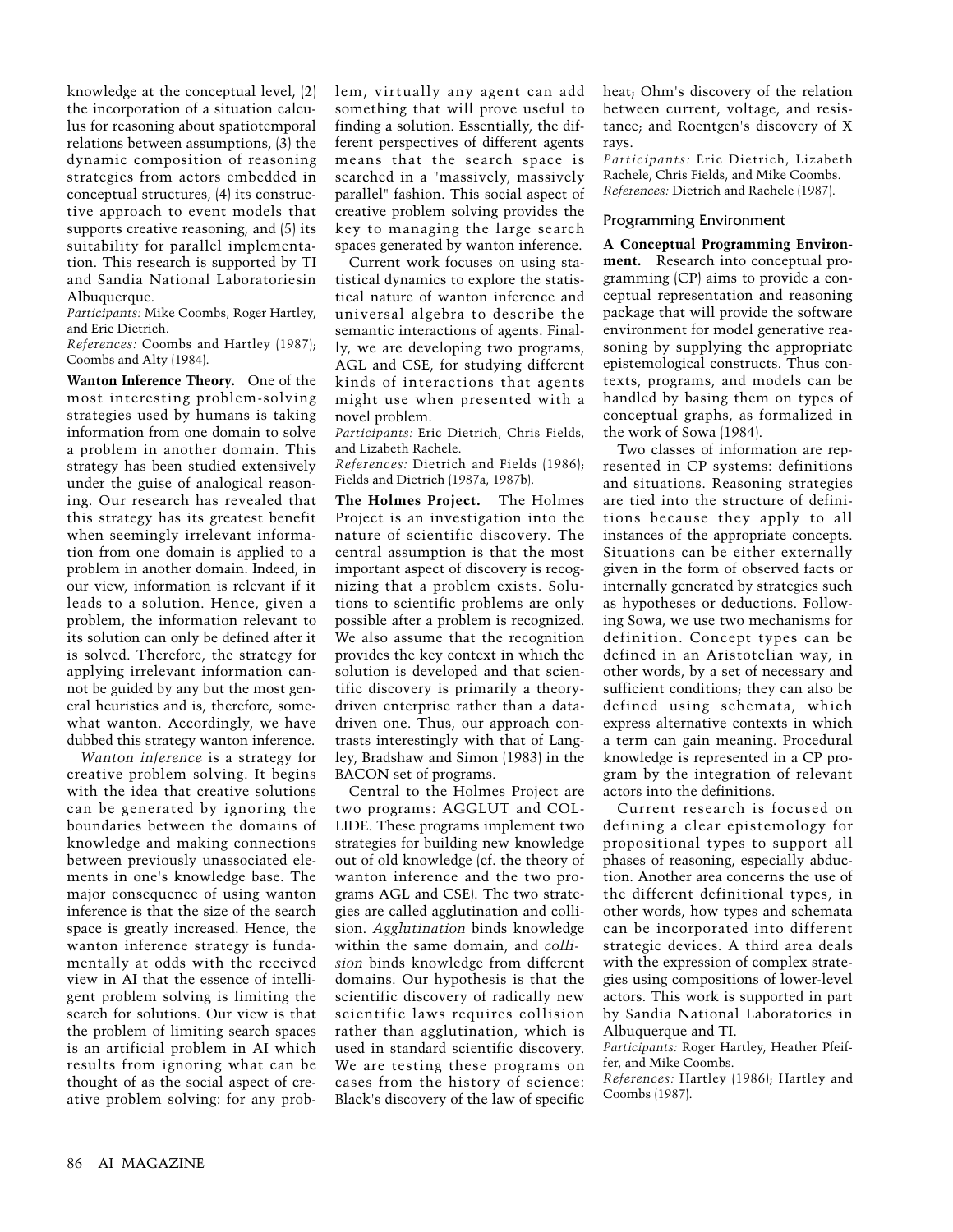# Applied Projects

**Task Planning for a Mobile Intelligent Robot.** Autonomous intelligent robots are intended to undertake monitoring and diagnostic and manipulatory tasks in environments hazardous to a human operator. For routine operations, it is possible either to preplan tasks or to define a closed world in which they can be planned. However, many important applications do not permit preplanning or allow the closed-world assumption. A human expert faced with such a task would proceed empirically, carefully testing the accuracy of prior knowledge and revising it where necessary. Revision would be partly unilateral but might use advice from other external experts. Being able to communicate about reasoning and to use advice are, thus, important capabilities. However, it has been difficult to program these capabilities using existing automated-reasoning methodologies because these methodologies tend to rely on logical inference and the closed-world assumption.

The Knowledge Systems Group, in conjunction with the Robotics Group and Sandia National Laboratories in Albuquerque, are exploring the application of MGR to open-world problem solving and robot communication. Programming in CP, we want to provide a formalism for representing changing worlds, reasoning about exploration options, and integrating human and system knowledge through cooperative dialogue. We have tested our formalism by designing a conceptual planner for an inspection robot and aim to improve its performance by using MGR-like strategies. This work is supported by Sandia National Laboratory in Albuquerque.

*Participants:* Mike Coombs, Mike Roseborrough, Roger Hartley, Dan Eshner, and Cari Soderlund.

**Optimizing the Use of Meteorological Databases.** Weather forecasts must often be made using sparse, uncertain data. We are collaborating with meteorologists at the U.S. Army Atmospheric Sciences Laboratory (ASL) at White Sands Missile Range to develop an automated-reasoning system to assist forecasters in making optimal use of data from sensors of various types, predictions from numeric models of the atmosphere, and climatological databases for both nowcasting and forecasting applications. The Knowledge Systems Group will be developing a set of prototype systems for solving progressively more difficult data integration and comparison problems of interest to ASL.

Our approach is to use the MGR system to build and compare alternative weather scenarios based on data from different sources. The goal of the system is to generate a coherent model which satisfies the largest number of constraints imposed by the available data, where the constraints are weighted by reliability or relevancy, and which is strong enough to answer a given set of questions. The CP environment will be used for system development.

This project provides an excellent opportunity to assess the capabilities of MGR for reasoning tasks which require spatial, as well as temporal, reasoning and which involve the simultaneous satisfaction of constraints of different levels of hardness and different spatiotemporal scales. This project is supported by the U.S. ASL.

*Participants:* Chris Fields, Roger Hartley, Heather Pfeiffer, and Cari Soderlund.

**Information Management for Acquired Immune Deficiency Syndrome Research.** The Primate Research Institute (PRI) at NMSU is a major national center for the testing of candidate vaccines, including those for Acquired Immune Deficiency Syndrome (AIDS) in primates. In order to make the most efficient use of a limited chimpanzee population, chimpanzee immunization experiments at PRI must be carefully designed to yield the greatest possible information per animal immunized. In deciding which potential antigen-protocol combinations to test, PRI researchers must take into account, as potentially relevant, all current information on the AIDS virus, AIDS pathogenesis, and the host immune system.

We are collaborating with researchers at PRI to design an information-management system to support experimental design for AIDS vaccine trials. The current effort is

directed toward developing a proof-ofconcept system capable of representing and manipulating knowledge relevant to the structure and action of the AIDS envelope protein gp120. This system must represent knowledge at a set of descriptive levels ranging from DNA sequence data to antibody titer data on the host immune response; at each descriptive level, multiple classification systems must be used.

The MGR system is being used for this project, with CP providing the programming environment. This application provides a test of the ability of MGR to represent and manipulate knowledge at multiple levels of description in an environment in which interlevel constraints of various strengths are operative. This work is supported by PRI.

*Participants:* Chris Fields, Mike Coombs, Roberta Catizone, and Doris Quintana.

# The Vision, Robotics, and Graph Theory Group

The Vision and Robotics Group at CRL is dedicated to establishing a first-rate, pure research program in selected areas of computer vision, robotics, and graph theory. Research results are integrated with other CRL research in AI, then directed toward selected applications and commercial developments, ultimately to develop a world class image-processing laboratory. The major research thrust is on mathematical models for vision and robotics. Differential calculus and geometry are used in edge analysis of images. Fourier transforms are used for shape analysis. Geometric modeling is used for robotics and threedimensional (3-D) vision. Calculus of variations and control theory are used for integrated-path and energy planning, and kinematic control. Attention-expectation models are used for motion analysis and tracking. Graphtheoretic models are used for classification and computation, and the calculus of variations is used in integrated-path and energy optimization. Image-processing laboratory development is based on a highly interactive and modular system allowing researchers to implement algorithms without recompilation of entire pack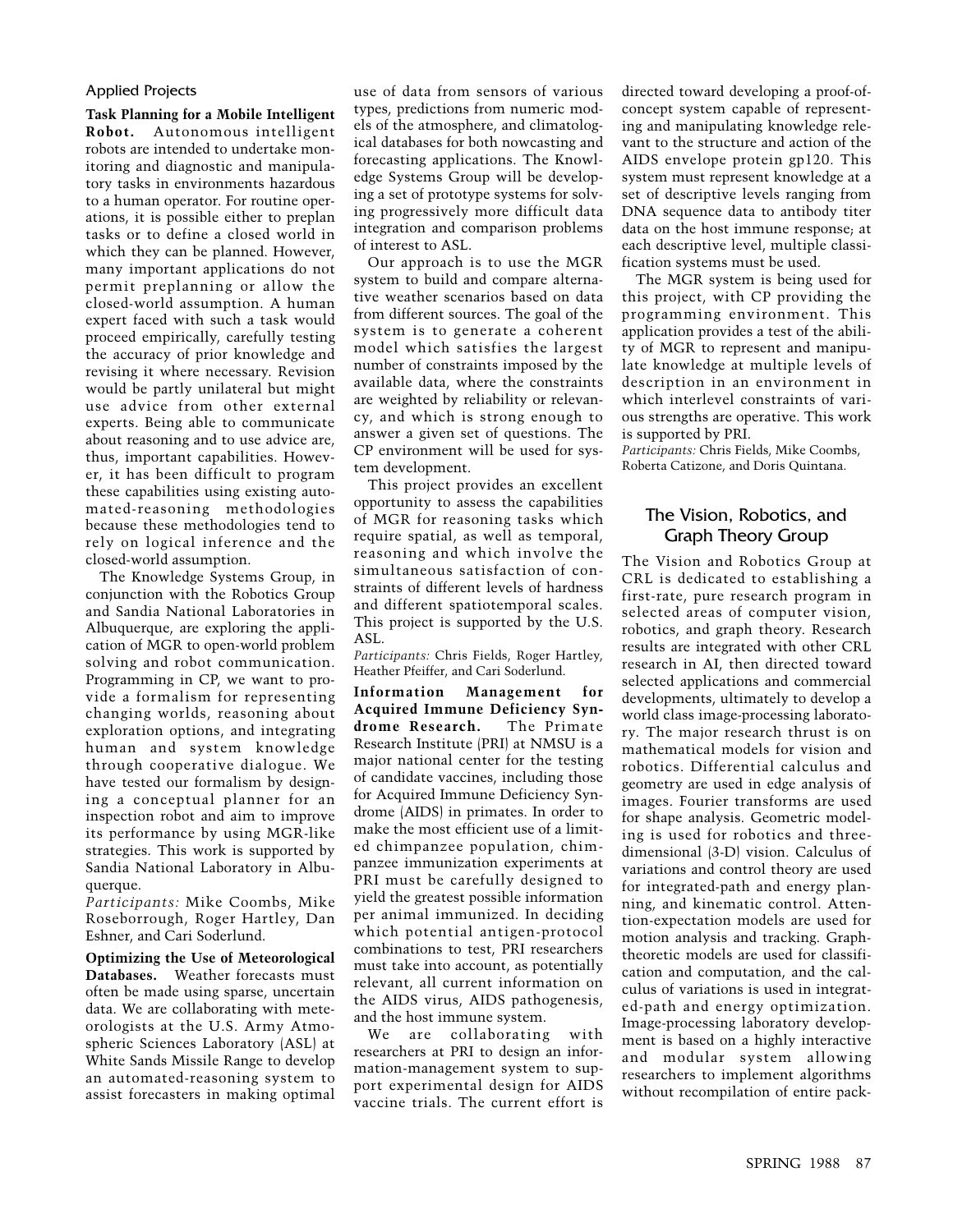ages, thereby giving immediate feedback for rapid analysis.

# Vision

**The Vision Laboratory Environment.** In the design of a vision laboratory, we have made an environment that closely adheres to the general UNIX and C philosophy. UNIX provides the mechanisms necessary for highly interactive programming and development. The key to using this environment for vision research is the treatment of image files as ordinary data files. Individual files (images) can be "piped" from one program to another to achieve the desired processing. These programs, called filters, accept standard in and standard out files without regard to origin or destination. In this manner, command-line programming becomes the task of chaining small filters. For example, the sequence tell | clean | stretch | mark | show starts by submitting an image from a frame buffer (screen) with "tell," which sends the image downstream to "clean," which is a smoothing operator to reduce noise in the image. The "clean" filter then sends this new image to a "contrast stretch" filter, which in turn sends the stretched image to another routine "mark" that detects edges. Finally, the terminal program "show" displays the result. New capabilities developed by researchers plug into the environment with minimal recompilation. A large number of filters are available, spawning a new type of programming, that is, command-line programming. Programmers can mix filters in a new way, giving immediate results without coding. This stream processing acts as an image editor, and hence, our image-processing environment is called the Streamed Image Transformation Editor SITE© Another heavily used file-management feature of UNIX is that hardware devices appear to the system as ordinary files. This feature facilitates the use of different image-processing boards and processors in SITE©. We have SITE© operating on 1, 2, 8, 12, and 24-bit frame buffers under SUN 2s and 3s, IBM-ATclass machines, and Intel's Hypercube environment.

*Participants:* Scott Williams, Jeff Harris, Ted Dunning, and Patricia Lopez.

*References:* Williams (1987).

**Fourier Analysis of Shape.** In analyzing the content of a picture for pattern recognition or higher-level cognitive relations, it is important to have invariant descriptions of the shape of constituent parts of the scene. The picture is planar and so is the video or digital description of each object in it. The objects have one-dimensional boundaries or contours. Analysis of global properties of these contours, such as enclosed area, arc length, symmetry, convexity, and connectivity, is critical. The contours are initially described by data-intensive local coordinates or chain codes. These data are then converted and compressed by mathematical transforms into information amenable to analysis. Various transforms are used (such as moments and curvature trace), but perhaps the best is the Fourier transform of the contour. The closed contour can be thought of as a deformation or a mapping of a circle. The Fourier transform describes this mapping (and therefore the contour) as a sum of simple constituents or frequencies. Each of these building blocks—the Fourier coefficients—is the integral (or average) of the contour after multiplying by an algebraic homomorphism of the circle. Because the circle is invariant under these homomorphisms, the invariances of the contour are effectively analyzed using the Fourier coefficients. Behavior under rotations and translations in both domain and range can be effectively analyzed and used for orientation and normalization, which, in turn, are effective for classification and pattern recognition. *Participants:* Keith Phillips, Nancy Gonza-

les, and Patricia Lopez.

*References:* Phillips (1986, 1987).

**Edge Theory.** An edge in a scene is a curve along which the scene changes in some way. Both natural and computer vision systems give structure to a scene by analyzing the edges in it. In cases in which the scene is simple, it is possible to find global contours or edges by simple thresholding and contouring methods or with the use of first-order linear differential operators. For complicated scenes, it is only possible to obtain local edges. These edges must be fitted together to give

global structure in complicated ways. Local edges can be found as the zeros of second-order, nonlinear, covariant differential operators. The operators are of the general form  $\langle Hf(p),q\rangle$ , where f is the intensity function of the image, H is the Hessian, and p and q are variable directions. In particular, if p and q are both the gradient of f, we obtain the Q operator, similar to the Canny operator. These and various other edge operators are being studied.

*Participants:* Keith Phillips, Warren Krueger, Scott Williams, Zhi-Yong Zhao, and Ted Dunning.

*References:* Phillips et al. (1984); Machuca and Phillips (1983).

**Surface Theory and Vision.** Given an image in which for each point x there is a number  $h(x)$ , Krueger and Phillips have proposed predicates such as

 $Q(x)$ ,  $S(x)$ , and  $C(x)$ , the truth of which signal the occurrence of a differential geometric event at x. Event curves for each of these predicates—that is, the curves of points x which satisfy one of the predicates—have structural significance for the surface whose equation is  $z =$ h(x). For example, Q finds asymptotic lines of curvature on the surface, S finds geodesic lines of curvature, and C finds lines that are transversely critical for Gaussian and mean curvature. Sequential programs have been written to implement each of these predicates. All these programs require second differences of h, and C implicitly uses third differences. When the granularity of the image data  $h(x)$  is coarse, the second differences become ill conditioned. Real image data (as opposed to geometric image data) are typically coarse and fractal in nature. A pressing problem is how to mediate between the coarseness presented by real data and the fineness required by the predicates. Smoothing convolutions is one alternative; another is to investigate fractal conditions of boundaries. We are also obtaining useful results with piecewise cubic surface fits.

*Participants:* Warren Krueger, Keith Phillips, and Scott Williams.

*References:* Krueger (1986); Krueger et al. (1986).

**Agricultural Aerial Monitoring.** CRL serves as the system developer and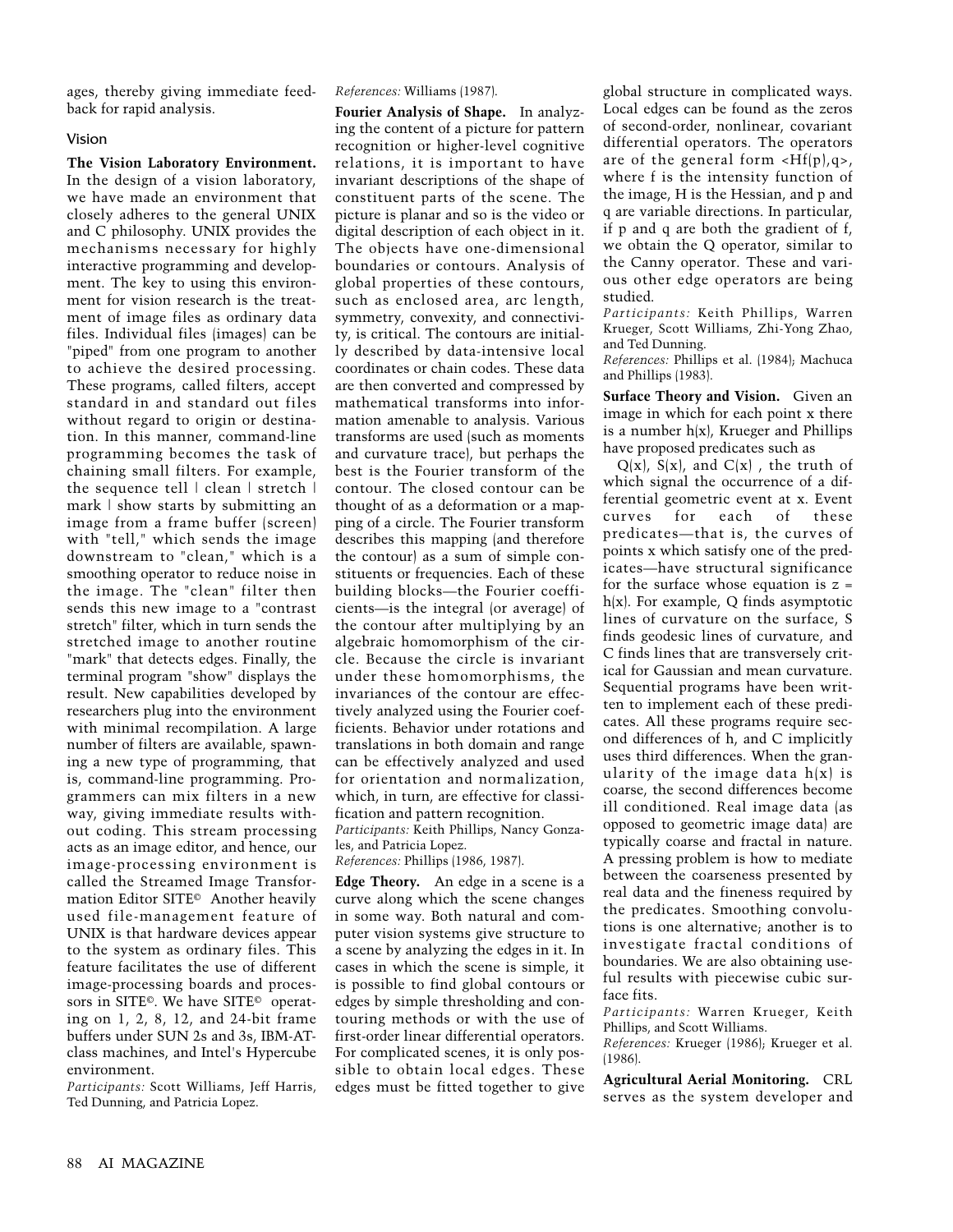research and development lab for Earth Resources Development Corporation (ERDC). This company takes aerial photographs of agricultural areas and analyzes them for use in making agricultural decisions. We have designed a SUN-based imageprocessing lab for ERDC that is compatible with the CRL system. We are developing a variety of algorithms for improving image acquisition and digitization on board aircraft and matching images taken from aircraft at different orientations, times, lighting, or altitudes. We have also developed a projective geometry transformation that matches a collection of points in one image with the same collection in another. This method is being refined and tested. A variety of contrast stretching and histogram enhancement algorithms are in place, all important for the kind of analysis required for ERDC customers. Other research goals that will fit into ERDC applications are the development of fast and accurate local edge-detection algorithms; pattern recognition and shape analysis using Fourier series or entropy and maximal likelihood estimates; and estimation of water content in the soil from infrared images. In the long term, the image analysis is to be combined with economic irrigation scheduling models to form an automated agricultural planning model.

*Participants:* Scott Williams, Roberta Catizone, Ted Dunning, and Jeff Harris.

**Automated Insect Classification and Counting.** A computerized system for classifying and counting large, diverse samples of insects quickly and accurately is under joint development with the Entomology and Plant Pathology Department at NMSU. Field testing of the first-generation insect classification and counting system was done during the summer of 1986. The system is implemented on a microcomputer and includes a charge coupled device (CCD) camera fitted with a color wheel and lights. The complete unit can be installed and removed from a van with ease, permitting on-site analysis of insect populations in agro-ecosystems. The counting and classification system is based on similarities of size, shape, and color. Fourier transforms are used for the analysis of shape. A complexity involved in pattern matching of biological organisms is the variability of shape depending on the position of appendages. We have dealt with this problem by implementing a mathematical appendage-chopping algorithm. The database currently in use was generated using 100 examples each of seven insect genera in different growth stages (adult and nymph) and orientations (dorsal, ventral, and side), resulting in 25 database nodes. Templates derived by means of statistical analysis of the attribute values within each sample set are used in the pattern matching. The best match is that node for which the probability is greatest that an insect of this type would exhibit the descriptor values computed for the unknown. If no node has a probability greater than some fixed minimum, the result is no match.

*Participants:* Nancy Gonzales, Keith Phillips, Edward Plumer, and Scott Williams.

*References:* Gonzales, Ellington, and Phillips (1987); Gonzales (1986); Dearholt et al. (1985).

**Contaminant Detection.** A computerized system for detection and statistical description of contaminants on spacecraft parts is being developed under contract to a division of Lockheed Corporation. The contaminants are contained on a 47-mm filter paper that is placed under a microscope. A series of 400 magnified images are taken, with particulate matter being detected by gray-level thresholding or contouring. Areas are computed using simple pixel counting. Maximal and minimal diameters are determined using elliptical approximations based only on area and the length on the contour. The blobs are sparse on the filter paper, and the real challenge in the project is efficient scanning and file management to increase speed and reduce storage.

We have also developed software for computerized inspection and grading of cotton for the Southwest Cotton Ginning Laboratory. A feasibility study is complete, and we are working on the design of the next phase. We hope to include real-time edging and particle counting and carry software implementations into hardware.

*Participants:* Jeff Harris, Edward Plumer, and Scott Williams.

*References:* Harris and Plumer (1987).

**Computerized Archaeology.** CRL has developed and implemented a computer vision system for the Archaeological Research Lab at NMSU. In the production system, the Fourier series of the contours of artifacts (lithics and prehistoric ceramics) are calculated, and elementary measurements such as diameters are taken. Interactive tools allow archaeologists to manipulate and compare artifacts on the screen, thereby reducing hand-held analysis. Classification schemes for projectile points based on the Fourier transform are being developed. Both local and global classification is promising. A system for taking threedimensional measurements using structured lighting is also being developed.

*Participants:* Keith Phillips, Nancy Gonzales, Alice Bertini, Roberta Catizone, Ted Dunning, Wojciech Golik, Niall Graham, Jeff Harris, Patricia Lopez, Bruce Rowen, Scott Williams, and Zhi-Yong Zhao. *References:* Phillips et al. (1987a); Phillips

et al. (1987b).

**Neural Networks.** We are exploring mechanisms for associative memory, pattern recognition, and abstraction that appear as emergent properties of networks of neuronlike units with adaptive synaptic connections. It has been most fruitful to explore the continuous limit, in other words, to let the number of neurons go to infinity (a neural field model). We have shown that because of the variation of synaptic conduction with integrated experience, the network might learn, in other words, display associative memory and categorization behavior. We have proposed a nonlinear optical analog for the neural field equations, consisting of a phase-conjugating resonator loaded with a volume holographic recording medium.

Theoretical advances have involved including the effects of higher-order correlations by expanding the requisite perturbation theory to higher than cubic order. Some of the effects include group pattern recognition, the ability to store and recall temporal sequences, and logical search and inference capabilities. We are also exploring soliton solutions for recon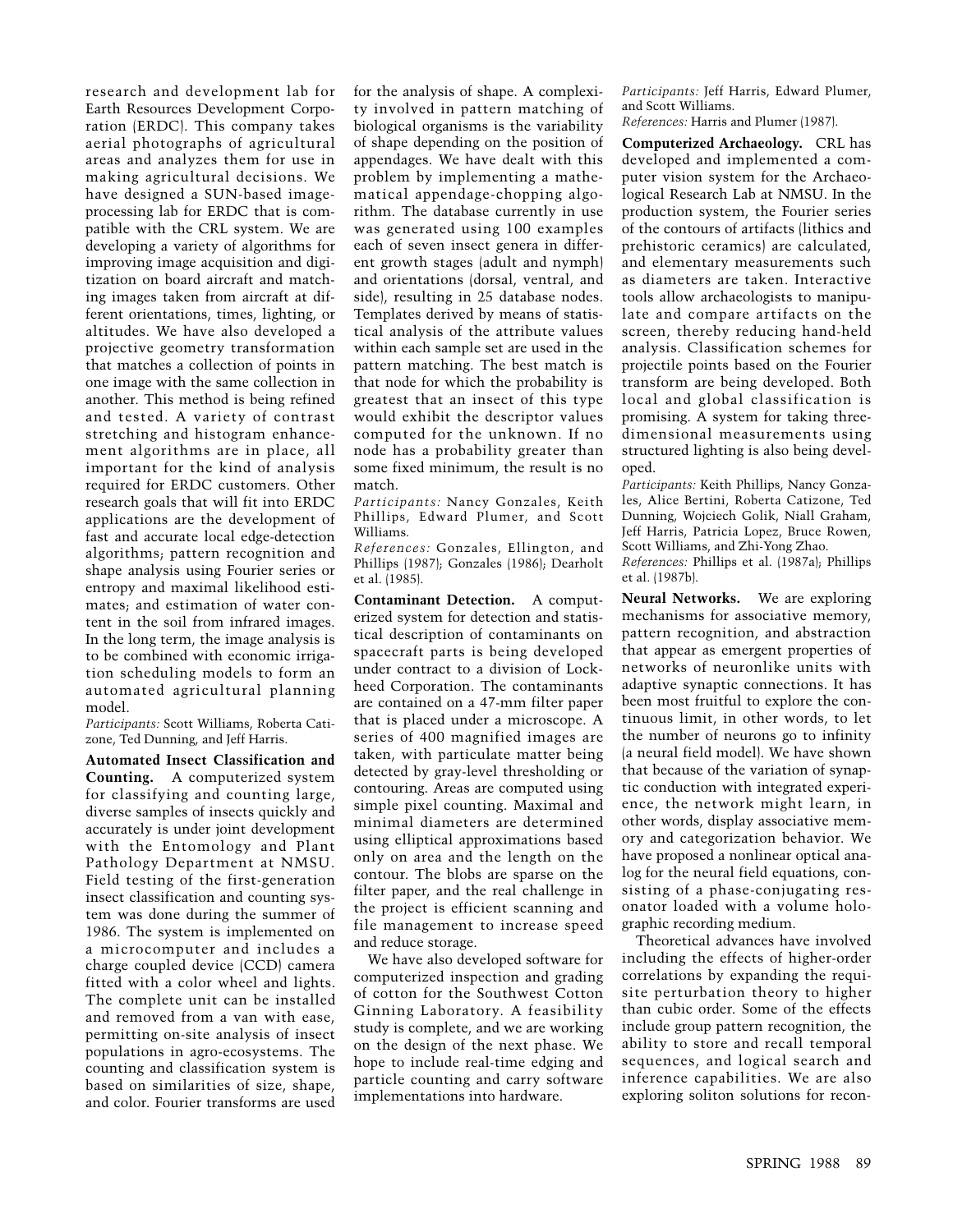struction of temporal sequences by chains of binary correlations. This process, too, can lead to group invariant recognition.

Experimental advances have been obtained in work with Los Alamos National Laboratories (LANL) in Los Alamos, N.M., and the Joint Institute for Laboratory Study of Astrophysics (ILSA) in Boulder, Colo. Exhaustive studies of phase conjugators have been done at Los Alamos. Ring resonators that store and reconstruct images have been set up at ILSA. Phase-conjugating resonators capable of storing and reconstructing multiple images are the next step. Our theory then indicates how to program logical functions within such hardware. This work is supported by a grant from **NSF.** 

*Participants:* Marcus Cohen, Wojciech Golik, Robert Fisher (LANL), and Dave Anderson (ILSA).

*References:* Cohen (1987, 1985).

#### Robotics

**Cognitive Modeling in a Robotics Environment.** There are two major objectives of this research project: (1) the implementation of biologically based cognitive models and (2) the development of algorithms for adaptive industrial robots. With respect to the first objective, we are investigating models of visual perception and hand-eye coordination and, at a general level, models for the learning of these fundamental skills. Our experimental setup is that of a hand-eyecoordinated robot performing tasks in a reasonably restricted environment. One current subproject is the design and implementation of an attentional algorithm for rapid object identification and scene analysis. Such an algorithm facilitates image analysis and scene understanding by flexibly integrating low-level, sensory, data-driven information with high-level, knowledge-driven information in order to achieve the visual-processing speeds required by a real-time robotics system where feature extraction is performed on a need-to-know basis. Another subproject is concerned with the integration of learned local constancies of an environment with known, perhaps innate, principles of apparent motion for motion understanding. Data from human subjects are used to generate the parameters for the apparent motion algorithm.

We are currently concentrating on the tracking of multiple objects in simple environments with simple interactions between objects, with the goal of generalization to complex environments and interactions. Objects in motion are videotaped, and the individual frames serve as input to motion correspondence. Although the current system is necessarily a simulation, a variety of strategies can be tested, and algorithms that use the most system time can be optimized and targeted for hardware implementation. Images are 512 x 480 pixels, with 256 gray levels. The implementation language is C.

*Participants:* Victor Johnston, Patricia Lopez, and Derek Partridge.

*References:* Partridge, Johnston, and Lopez (1988); Johnston et al. (1986).

**Mobile Robots.** Joint research into the kinematics and path planning of mobile robots is being conducted with the Intelligent Machines Division at Sandia National Laboratories in Albuquerque. Most path planning for mobile robots has been straight line as opposed to continuous; for example, if a robot must move through an environment with obstacles, the strategy has typically been a model of the environment combined with a sequence of intermediate positions that can be achieved linearly. Clearly, an important research issue in path planning is the generation of paths for continuous motion through the obstacles. Mathematically, this generation of paths means making the derivatives of the path continuous to some order.

Another research issue is describing the motion of the contour of the robot, resulting in a mathematical model with differential equations for strategic points on the robot. The problem is a combination of geometric constraints, for example, getting a three-dimensional object through a door and describing continuous motion. A third research issue is driving the motors to obtain the correct acceleration and velocity to follow the prescribed path. We have developed one method by showing that an omnidirection vehicle can be represented

by the motion of the coupler link in a four-bar, closed kinematic chain. The concept of linkage representation is quite attractive because once the transform is defined, steering control is straightforward. Both steering position and rate can be continuously defined by making certain positions on the robot follow circular paths. Further research in this area should include the integration of the representation topology of the environment and path generation, the application of linkage synthesis techniques, and analytic and computational solutions of the resulting differential equations. This work is supported by Sandia National Laboratories in Albuquerque.

*Participants*: Michael Roseborrough, Jeff Harris, Keith Phillips, Sunil Desai, and Kelly Perryman.

*References:* Roseborrough and Phillips (1986).

**Geometric Pattern Recognition for Robots.** In joint research with the Intelligent Machines Division of Sandia National Laboratories in Albuquerque, the Fourier series-based pattern-recognition methods are being integrated into a recognition system for regular-shaped geometric objects such as triangles, ellipses, rectangles, and tools that closely resemble these shapes. The geometry of elementary shapes is reflected well in the Fourier transform, making machine geometric analysis, as opposed to template matching, a viable method. This work is supported by Sandia National Laboratories in Albuquerque.

*Participants:* Keith Phillips and Nancy Gonzales.

*References:* Phillips (1988).

**Energy Optimization Energy.** Consumption of a multiple-degree-of-freedom robot, either mobile or fixed, can be approximated by an integral expression in several variables. Energy minimization is an optimization problem for this integral. The classical calculus of variations is being used to solve this problem, and several approaches are being tried. The most general formulation is an optimization problem in an infinite-dimensional Banach space. A finite-dimensional approximation can be formulated and LaGrange multipliers and other techniques of nonlinear opti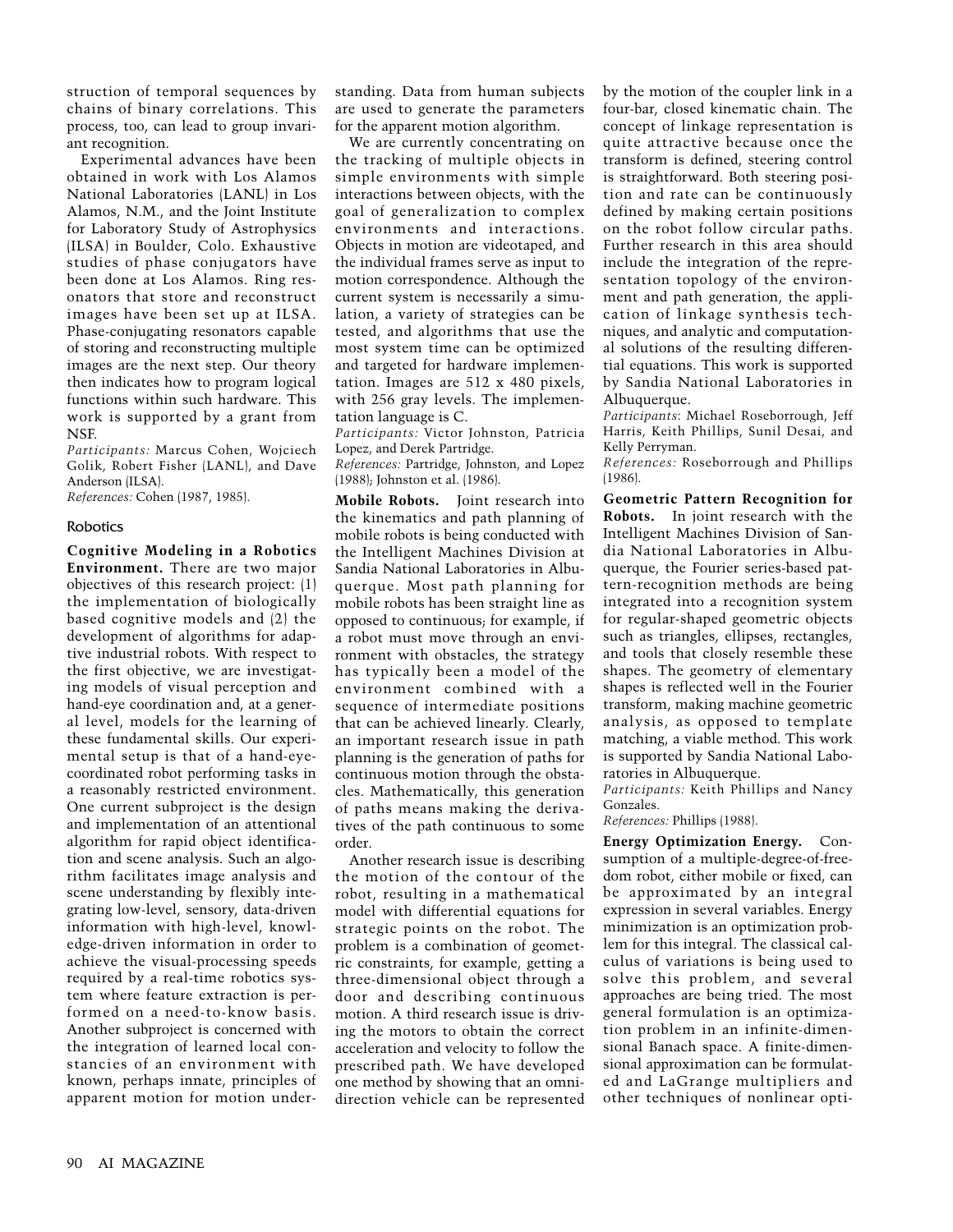mization used. Optimal path planning has received much attention in AI and robotics literature, but energy optimization has received little. Integrating path planning with energy control considerations should lead to efficient robots.

*Participants:* Richard Colbaugh, Keith Phillips, Michael Roseborrough, and Kelly Perryman.

*References:* Colbaugh (1987); Perryman and Roseborrough (1985).

#### Graph Theory

**Graph Theoretic Models.** Research into graph theoretic models in computer science is being conducted at CRL. The primary research interest is the hypercube graph and its properties. The hypercube characterizes a topology of structures as diverse as parallel computers and finite Boolean lattices. The most significant result has been Harary's theorem that the hypercube is the best architecture for "parallel gossiping," that is, the exchange of information between all processors. The problem of embedding arbitrary graphs in hypercubes has also been investigated, as have problems pertaining to the reliability of the hypercube graph when faced with processor or interconnection failure and the optimal packing of a hypercube with subcubes. Unsolved problems abound, and some of those under investigation have applications in very large scale integration design, computer networks, and parallel processing. Several other problems that are pertinent to the programming or designing of hypercube computers are also being analyzed. These problems include a criterion that identifies the trees which span the hypercube (which is partially solved), the crossing number of the hypercube when embedded in the plane, optimal graphs for broadcasting messages from one node to all others (the hypercube is one of them), the derivation of reliability polynomials for hypercubes, and the characterization of the minimal cut sets of a hypercube. Some theoretic properties pertaining purely to graphs are also under investigation, such as the number of perfect matchings of a hypercube and alternative characterizations of hypercubes. A thorough survey has been prepared and serves as a comprehensive guide to the important unsolved problems in the theory of hypercubes. The Intel hypercube is being programmed to determine the number of nonisomorphic hamiltonian cycles on a hypercube.

*Participants:* Frank Harary and Niall Graham.

*References:* Harary (1988a, 1988b); Graham and Harary (1988, 1987, 1986).

#### References

Bailey, G. D. 1985. The Effects of Restricted Syntax on Human-Computer Interaction, Memorandum in Computer and Cognitive Science, MCCS-85-36, Computing Research Laboratory, New Mexico State Univ.

Ballim, A. 1987a. The Computer Generation of Nested Points of View. Master's Thesis, Dept. of Computer Science, New Mexico State Univ.

Ballim, A. 1987b. A Proposed Language for Representing and Reasoning about Nested Beliefs, Memorandum in Computer and Cognitive Science, MCCS-87-77, Computing Research Laboratory, New Mexico State Univ.

Ballim, A. 1987c. The Subjective Ascription of Belief to Agents. In *Advances in Artificial Intelligence,* eds. J. Hallam and C. Mellish, 267-278. Chichester, England: Ellis Horwood.

Ballim, A. 1986. Generating Nested Points of View, Memorandum in Computer and Cognitive Science, MCCS-86-68, Computing Research Laboratory, New Mexico State Univ.

Barnden, J. A. 1987. Simulation of an Array-Based Neural Net Model. In Proceedings of the First Symposium on the Frontiers of Massively Parallel Scientific Computation. NASA Conference Publication 2478, 59-68. Greenbelt, Md.: National Aeronautics and Space Administration.

Barnden, J. A. 1986a. Complex Cognitive Information-Processing: A Computational Architecture with a Connectionist Implementation, Technical Report, 211, Computer Science Dept., Indiana Univ.

Barnden, J. 1986b. Imputations and Explications: Representational Problems in Treatments of Propositional Attitudes. *Cognitive Science* 10:3.

Barnden, J. A. 1986c. Interpreting Propositional Attitude Reports: Towards Greater Freedom and Control. In Advances in Artificial Intelligence II, eds. B. DuBoulay, D. Hogg, and L. Steels, 159-173. Amsterdam: Elsevier.

Barnden, J. 1986d. A Viewpoint Distinction in the Representation of Propositional

Attitudes. In Proceedings of the Fifth National Conference on Artificial Intelligence, 411-415. Los Altos, Calif.: Morgan Kaufmann.

Barnden, J. A. 1985. Diagrammatic Short-Term Information Processing by Neural Mechanisms. *Cognition and Brain Theory* 7: 3-4.

Breen, T. J., and Schvaneveldt, R. W. 1986. The Classification of Empirically Derived Prototypes as a Function of Category Experience. *Memory and Cognition* 14(4): 313- 320.

Cohen, M. 1987. Self-Organization, Association, and Categorization in a Phase Conjugating Resonator, Memorandum in Computer and Cognitive Science, MCCS-87-44, Computing Research Laboratory, New Mexico State Univ.

Cohen, M. 1985. Coupled Mode Theory for Neural Networks: The Processing Capabilities of Nonlinear Mode-Mode Interactions at Cubic and Higher Order, Memorandum in Computer and Cognitive Science, MCCS-85-39, Computing Research Laboratory, New Mexico State Univ.

Colbaugh, R. 1987. A Dynamic Approach to Resolving Manipulator Redundancy in Real Time. In Proceedings of International Association of Science and Technology for Development Symposium on Robotics and Automation, 100-104. Anaheim, Calif.: Acta Press.

Cooke, N. M. 1985. Modelling Human Expertise in Expert Systems, Memorandum in Computer and Cognitive Science, MCCS-85-12, Computing Research Laboratory, New Mexico State Univ.

Cooke, N. M.; Durso, F. T.; and Schvaneveldt, R. W. 1986. Recall and Measures of Memory Organization. *Journal of Experimental Psychology: Learning, Memory, and Cognition* 12(4): 538-549.

Cooke, N. M., and McDonald, J. E. 1986. A Formal Methodology for Acquiring and Representing Expert Knowledge. *IEEE: Special Issue on Knowledge Representation* 74: 1422-1430.

Coombs, M. J., and Alty, J. L. 1984. Expert Systems: An Alternative Paradigm. *International Journal of Man-Machine Studies* 20: 21-44.

Coombs, M. J., and Hartley, R. T. 1988. The MGR Algorithm and Its Application to the Generation of Explanations for Novel Events. *International Journal of Man-Machine Studies*. In Press.

Cottrell, G. W. 1985. Connectionist Parsing. In Proceedings of the Seventh Annual Conference of the Cognitive Science Society, Irvine, Calif., 201-221.

Dearholt, D.; Gonzales, N.; Ellington, J.; and Phillips, K. 1985. A Specialized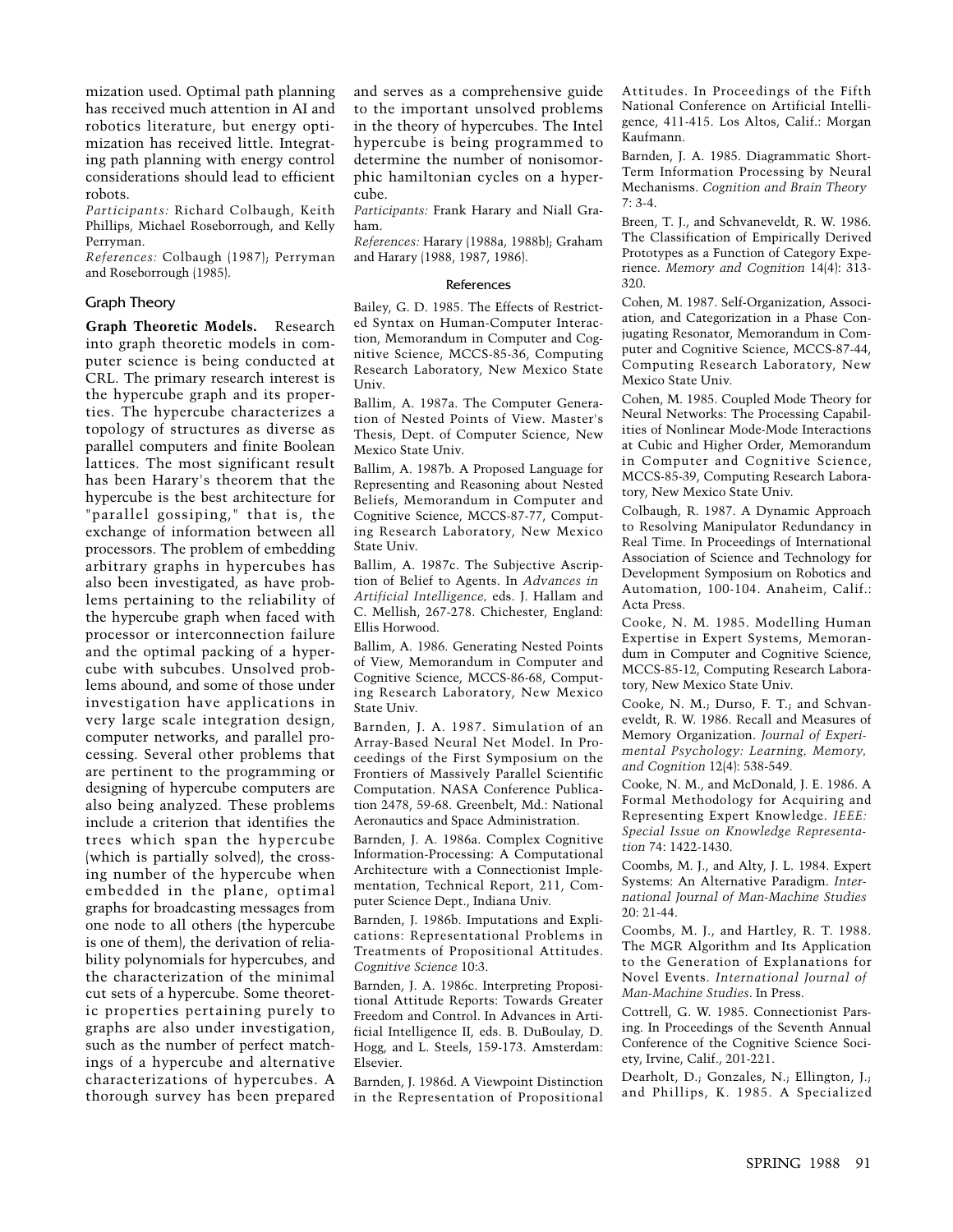Database for Classification Using Template Matching. In Proceedings of the Nineteenth Asilomar Conference on Circuits, Systems, and Computers, Pacific Grove, Calif. IEEE Computer Society Order Number 729.

Dearholt, D. W.; Schvaneveldt, R. W.; and Durso, F. T. 1985. Properties of Networks Based on Proximities, Memorandum in Computer and Cognitive Science, MCCS-85-14, Computing Research Laboratory, New Mexico State Univ.

Dietrich, E., and Fields, C. 1986. Creative Problem Solving Using the Wanton Inference Strategy. In Proceedings of the First Annual Rocky Mountain Conference on Artificial Intelligence, 31-41. Boulder, Colo. Breit International. Also Memorandum in Computer and Cognitive Science, MCCS-86-70, Computing Research Laboratory, New Mexico State Univ.

Dietrich, E., and Rachele, L. 1987. Discovery and Learning in Noisy Environments: The Holmes Project. CRL Knowledge Systems Group Working Papers, New Mexico State Univ.

Douglass, R. J., and Hegner, S. J. 1982. An Expert Consultant for the UNIX Operating System: Bridging the Gap between the User and Command Language Semantics. In Proceedings of the Fourth National Conference of the Canadian Society for Computational Studies of Intelligence. Saskatoon, Saskatchewan, Canada, 119-127.

Durso, F. T.; Cooke, N. M.; Breen, T. J.; and Schvaneveldt, R. W. 1987. Consistent Mapping Is Not Necessary for High-Speed Search. *Journal of Experimental Psychology: Learning, Memory, and Cognition* 132:223-229.

Fanty, M. 1985. Context-Free Parsing in Connectionist Networks, Technical Report, 174, Computer Science Dept., Univ. of Rochester.

Fass, D. C. 1987. Semantic Relations, Metonymy, and Lexical Ambiguity Resolution: A Coherence-Based Account. In Proceedings of the Ninth Annual Cognitive Science Society Conference, 575-586. Hillsdale, N.J.: Lawrence Erlbaum.

Fass, D. C. 1986a. Collative Semantics: An Approach to Coherence, Memorandum in Computer and Cognitive Science, MCCS-86-56, Computing Research Laboratory, New Mexico State Univ.

Fass, D. C. 1986b. Collative Semantics: A Description of the Meta5 Program, Memorandum in Computer and Cognitive Science, MCCS-86-23, Computing Research Laboratory, New Mexico State Univ.

Fass, D. C. 1986c. Collative Semantics. In Proceedings of the Eleventh International Conference on Computational Linguistics, 341-343. Bonn, W. Germ.: Institut fur

Angewandte Kommunikations und Sprachforschung e.v. (IKS).

Fass, D. C., and Wilks, Y. 1983. Preference Semantics, Ill-Formedness and Metaphor. *American Journal of Computational Linguistics* 9: 178-187.

Fields, C., and Dietrich, E. 1987a. A Stochastic Computing Architecture for Multidomain Problem Solving. In Proceedings of the Second International Symposium on Methodologies for Intelligent Systems, 227-238. Oak Ridge, Tenn.: Oak Ridge National Laboratory.

Fields, C., and Dietrich. E. 1987b. Multi-Domain Problem Solving: A Test Case for Computational Theories of Intelligence. In Proceedings of the Second Rocky Mountain Conference on Artificial Intelligence, 205-223. Boulder, Colo.: Breit International.

Gawron, V. J.; Paap, K. R.; and Malstrom, F. V. 1985. The Effects of Task Performance on Ocular Accommodation and Perceived Size. *Journal of Aviation, Space, and Environmental Medicine* 563: 225-232.

Goldsmith, T. E., and Schvaneveldt, R. W. 1985. Air Combat Expert Simulation. *Army R, D, & A* 26:7-8.

Gonzales, N. 1986. Insect Identification Using Template Matching: A Pilot Study. Master's Thesis, Dept. of Computer Science, New Mexico State Univ.

Gonzales, N.; Ellington, J.; and Phillips, K. 1987. Automated Insect Classification / Counting, Memorandum in Computer and Cognitive Science, MCCS-87-63, Computing Research Laboratory, New Mexico State Univ.

Graham, N., and Harary, F. 1988. Hypercubes, Shuffle-Exchange Graphs, and Teleprinter Diagrams. *Mathematicaland Computer Modelling.* Forthcoming.

Graham, N., and Harary, F. 1987. The Number of Perfect Matchings in a Hypercube. *Applied Mathematics Letters* 1(1): 45-48.

Graham, N., and Harary, F. 1986. Packing and Mispacking Subcubes into Hypercubes, Memorandum in Computer and Cognitive Science, MCCS-86-65, Computing Research Laboratory, New Mexico State Univ.

Guo, C. M. 1987. Interactive Vocabulary Acquisition in XTRA. In Proceedings of the Tenth International Joint Conference on Artificial Intelligence, 715-717. Los Altos, Calif.: Morgan Kaufmann.

Harary, F. 1988a. Cubical Graphs and Cubical Dimensions. *Computers and Mathematics with Applications*. Forthcoming.

Harary, F. 1988b. Parallel Concepts in Graph Theory. *Ars Combinatoria*. Forthcoming.

Harris, J., and Plumer, E. 1987. An Automated Particulate Counting System for Cleanliness Verification of Aerospace Test Hardware. In Proceedings of the Thirty-Third Annual Technical Meeting, 241-247. San Jose, Calif.: Institute of Environmental Sciences.

Hartley, R. T. 1986. Foundations of Conceptual Programming. In Proceedings of the First Rocky Mountain Conference on Artificial Intelligence, 3-15. Boulder, Colo.: Breit International.

Hartley, R. T., and Coombs, M. J. 1987. Conceptual Programming: Foundations of Problem-Solving. In *Applications of Conceptual Graphs,* eds. J. Sowa, N. Foo, and P. Rao. Reading, Mass.: Addison-Wesley.

Hegner, S. J. 1987. Representations of Command Language Behavior for an Operating System Expert Consultation Facility, Technical Report, CS/TR87-02, Computer Science and Electrical Engineering Dept., Univ. of Vermont.

Hegner, S. J., and Douglass, R. J. 1984. Knowledge Base Design for an Operating System Expert Consultant. In Proceedings of the Fifth National Conference of the Canadian Society for Computational Studies of Intelligence, 159-161. London, Ontario, Canada.

Huang, X. 1986. A Bidirectional Grammar for Parsing and Generating Chinese, Memorandum in Computer and Cognitive Science, MCCS-86-52, Computing Research Laboratory, New Mexico State Univ.

Huang, X. 1985. Machine Translation in the Semantic Definite Clause Grammar Formalism, Memorandum in Computer and Cognitive Science, MCCS-85-7, Computing Research Laboratory, New Mexico State Univ.

Huang, X., and Guthrie, L. 1986. Parsing in Parallel. In Proceedings of the Eleventh International Conference on Computational Linguistics, 140-145. Bonn, W. Germ.: Institut fur Angewandte Kommunikations und Sprachforschung e.v. (IKS).

Johnston, V. S.; Lopez, P.; Partridge, D.; and Burleson, C. 1986. Attentional Algorithms for Rapid Scene Analysis. In Proceedings of the Conference on Intelligent Autonomous Systems, 290-293. Amsterdam: Elsevier.

Karat, J.; McDonald, J. E.; and Anderson, M. A. 1986. A Comparison of Menu Selection Techniques: Touch Panel, Mouse, and Keyboard. *International Journal of Man-Machine Studies* 251: 73-88.

Kay, M. 1973. The MIND System. In *Natural Language Processing,* ed. R. Rustin. New York: Algorithmics.

Krueger, W. 1986. Transverse Criticality and Its Application to Image Processing, Memorandum in Computer and Cognitive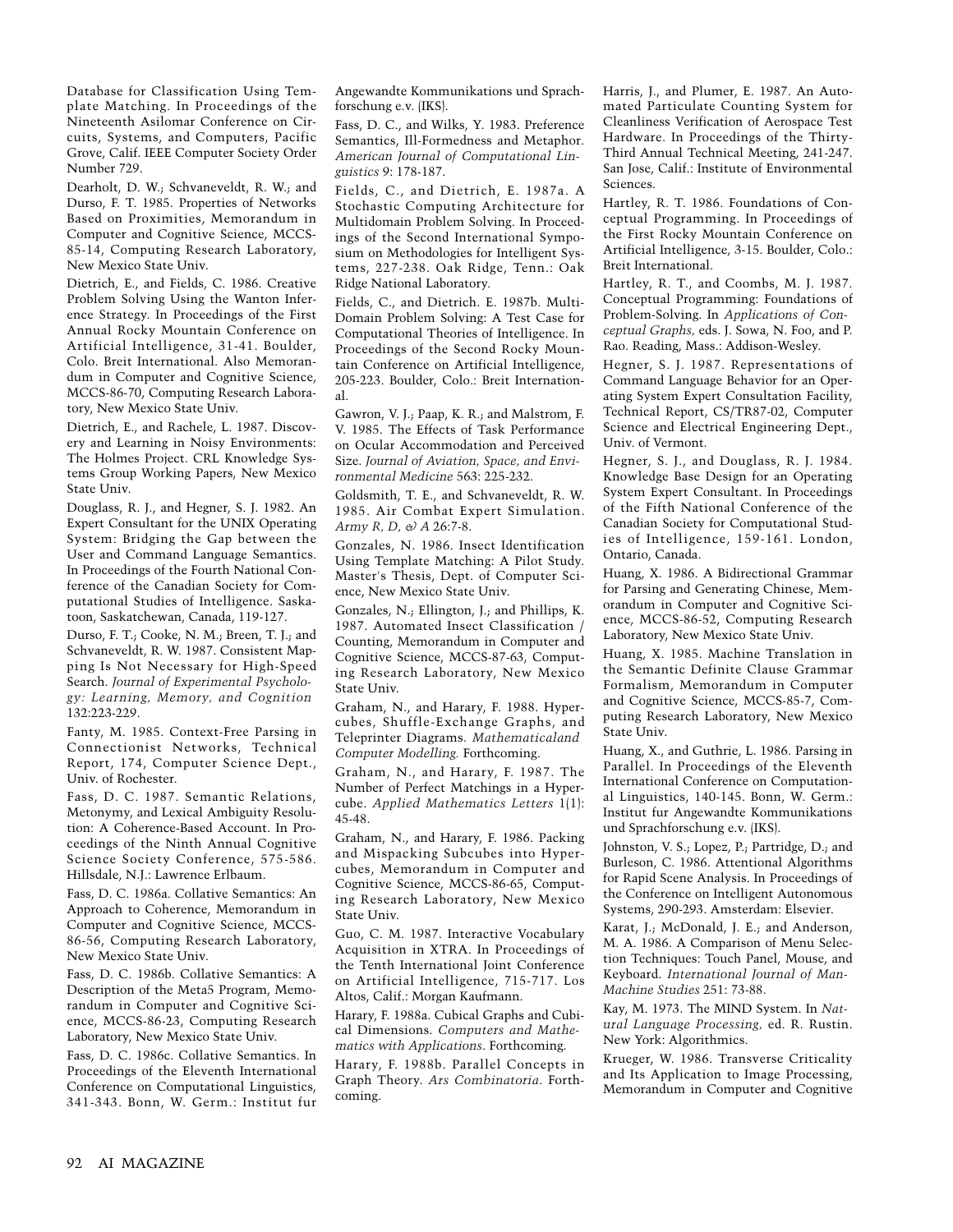Science, MCCS-86-61, Computing Research Laboratory, New Mexico State Univ.

Krueger, W.; Jacobs L.; Moore, W.; and Phillips, K. 1986. The Geometry of Generalized Cones, Memorandum in Computer and Cognitive Science, MCCS-86-62, Computing Research Laboratory, New Mexico State Univ.

Langley, P.; Bradshaw, G.; and Simon, H. 1983. Rediscovering Chemistry with the BACON System. Palo Alto, Calif.: Tioga.

Lawrence, W.; Fowler, R.; and Dearholt, D. 1986. A Technique for Constructing Behavioral Networks: Link Weighted Networks. Paper presented at the Eighth Annual Meeting of the American Society of Primatologists, Austin, Tex.

McDonald, J. E., and Schvaneveldt, R. W. 1988. Interface Design Based on User Knowledge. In *Cognitive Science and Its Application to Human-Computer Interaction,* ed. R. Guindon. New Jersey: Lawrence Erlbaum. In press.

McDonald, J. E.; Vandenberg, P. D. J.; and Smartt, M. J. 1987. Mirage: A Rapid Interface Tool Program. Memorandum in Computer and Cognitive Science, MCCS-87-87, Computing Research Laboratory, New Mexico State Univ.

McDonald, J. E.; Dearholt, D. W.; Paap, K. R.; and Schvaneveldt, R. W. 1986. A Formal Interface Design Methodology Based on User Knowledge. In Proceedings of Human Factors in Computing Systems, 285-290. New York: Association for Computing Machinery.

Mc Kevitt, P. 1986a. Formalization in an English Interface to a UNIX Database, Memorandum in Computer and Cognitive Science, MCCS-86-73, Computing Research Laboratory, New Mexico State Univ.

Mc Kevitt, P. 1986b. Parsing Embedded Queries about UNIX, Memorandum in Computer and Cognitive Science, MCCS-86-72, Computing Research Laboratory, New Mexico State Univ.

Mc Kevitt, P. 1986c. Selecting and Instantiating Formal Concept Frames, Memorandum in Computer and Cognitive Science, MCCS-86-71, Computing Research Laboratory, New Mexico State Univ.

Mc Kevitt, P., and Wilks, Y. 1987. Transfer Semantics in an Operating System Consultant. In Proceedings of the Tenth International Joint Conference on Artificial Intelligence, 569-575. Los Altos, Calif.: Morgan Kaufmann.

Machuca, R., and Phillips, K. 1983. Applications of Vector Fields to Image Processing. *IEEE Transactions on Pattern Analysis and Machine Intelligence* 5(3): 316-329.

Onorato, L., and Schvaneveldt, R. W. 1986. Programmer/Nonprogrammer Differences in Specifying Procedures to People and Computers. In *Empirical Studies of Programmers,* eds. E. Soloway and S. Iyengar, 128-137. Norwood, N.J.: Ablex.

Paap, K. R., and Roske-Hofstrand, R. J. 1986. The Optimal Number of Menu Options per Panel. *Human Factors* 28: 377- 386.

Partridge, D.; Johnston, V. S.; and Lopez, P. 1988. Experiments with a Cognitive Industrial Robot. *International Journal of Man-Machine Studies.* Forthcoming.

Partridge, D.; McDonald, J.; Johnston, V.; and Paap, K. 1986. AI Programs and Cognitive Models. In Proceedings of the Seventh European Conference on Artificial Intelligence. Amsterdam: North Holland.

Pereira, F., and Warren, D. 1980. Definite Clause Grammars for Language Analysis-A Survey of the Formalism and a Comparison with Augmented Transition Networks. *Artificial Intelligence* 13: 231-278.

Perryman, K., and Roseborrough, M. 1985. Robot Energy Considerations Lend Dynamic Control. In Proceedings of the Sixth International Association of Science and Technology for Development Symposium on Advances in Robotics, 105-108. Santa Barbara, Calif.

Phillips, K. 1988. Shape, Fourier Transforms, and Pattern Recognition. In Proceedings of the International Symposium on the Mathematical Theory of Networks and Systems. Amsterdam: North Holland. Forthcoming.

Phillips, K. 1987. Shape Analysis, Fourier Series, and Computer Vision, Memorandum in Computer and Cognitive Science, MCCS 87-21, Computing Research Laboratory, New Mexico State Univ.

Phillips, K. 1986. Shape Analysis, Fourier Series, and Computer Vision. In Proceedings of the First Annual Rocky Mountain Conference on Artificial Intelligence, 87- 120. Boulder, Colo.: Breit International.

Phillips, K.; Gonzales, N.; Graham, N.; and Lopez, P. 1987a. Computerized Classification of Artifacts, Memorandum in Computer and Cognitive Science, MCCS-87- 102, Computing Research Laboratory, New Mexico State Univ.

Phillips, K.; Lopez, P.; Gonzales, N.; and Graham, N. 1987b. Local Shape Analysis of Artifacts, Memorandum in Computer and Cognitive Science, MCCS 87-103, Computing Research Laboratory, New Mexico State Univ.

Phillips, K.; Dunning, T.; Gonzales, N.; Lopez, P.; Ram, A.; and Williams, S. 1984. Edge Analysis and Algorithms for Computer Vision, Technical Report, DAAG29-810-0100, order 0890, Battelle Columbus Laboratories.

Plate, T. A. 1987. HYCON: A Parallel Simulator for Connectionist Models, Memorandum in Computer and Cognitive Science, MCCS-87-106, Computing Research Laboratory, New Mexico State Univ.

Pollack, J. B. 1988. Universal Neural Networks. *Computers and Mathematics with Applications.* Forthcoming.

Pollack, J. B. 1987. Cascaded Back-Propagation on Dynamic Connectionist Networks. In Proceedings of the Ninth Annual Conference of the Cognitive Science Society, 391-404. Hillsdale, N.J.: Lawrence Erlbaum.

Pollack, J. B., and Waltz, D. L. 1982. Natural Language Processing Using Spreading Activation and Lateral Inhibition. In Proceedings of the Fourth Annual Conference of the Cognitive Science Society, 50-53. Hillsdale, N.J.: Lawrence Erlbaum.

Proctor, P., ed. 1978. *Longman's Dictionary of Contemporary English.* London: Longman Group.

Roseborrough, M., and Phillips, K. 1986. Motion Synthesis of a Self-Steered Mobile Robot. In Proceedings of the Society of Photo-Optical Instrumentation Engineers (SPIE) Symposium on Automation and Robotics. Cambridge, Mass.

Roske-Hofstrand, R. J. and Paap, K. R. 1985. Cognitive Network Organization and Cockpit Automation. In Proceedings of the Third Symposium on Aviation Psychology, 71-78. Cambridge, Mass.: Society of Photo-Optical Instrumentation Engineers.

Rumelhart, D. E.; Hinton, G. E.; and Williams, R. 1986. Learning Internal Representations through Error Propagation. In *Parallel Distributed Processing: Experiments in the Microstructure of Cognition,* Vol. 1, eds. D. E. Rumelhart, J. L. McClelland and the Parallel Distributed Processing Research Group, 318-362. Cambridge: MIT Press.

Schvaneveldt, R. W. 1986. Panel Discussion on Artificial Intelligence. In *Intelligent Decision Support in Process Environments,* eds. E. Hollnagel, G. Mancini, and D. Woods. Berlin: Springer-Verlag.

Schvaneveldt, R. W.; Dearholt, D. W.; and Durso, F. T. 1988. Networks from Proximity Data. In Proceedings of the Symposium on Graph Theoretic Models in Computer Science. Oxford: Pergamon Press. Forthcoming.

Schvaneveldt, R. W.; Durso, F. T.; and Dearholt, D. W. 1985. Pathfinder: Scaling with Network Structures, Memorandum in Computer and Cognitive Science, MCCS-85-9, Computing Research Labora